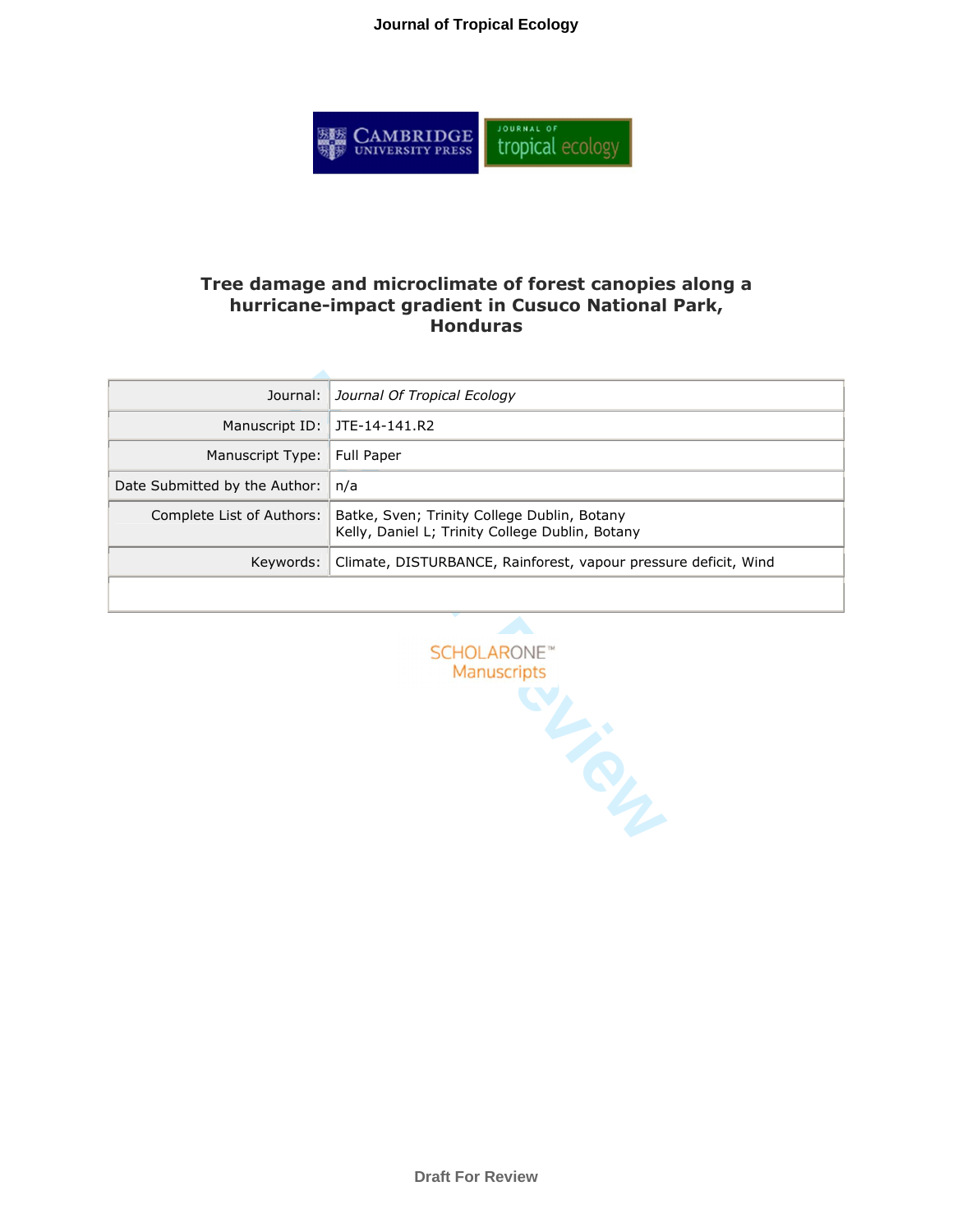$\mathbf{1}$  $\overline{2}$  $\overline{\mathbf{4}}$  $\overline{7}$ 

**TITLE:** Tree damage and microclimate of forest canopies along a hurricaneimpact gradient in Cusuco National Park, Honduras

**RUNNING TITLE:** Microclimate effects to past hurricanes

**KEY WORDS:** climate, disturbance, rain forest, wind, vapour pressure deficit

**AUTHOR:** Sven Peter Batke & Daniel Lucius Kelly

## **INSTITUTION:**

climate, disturbance, rain forest, wind, vapour pre<br>
1 Peter Batke & Daniel Lucius Kelly<br>
Botany & Trinity Centre for Biodiversity Research,<br>
niversity of Dublin, Dublin 2, Ireland<br> **P@tcd.ie** Department of Botany & Trinity Centre for Biodiversity Research, Trinity

College, The University of Dublin, Dublin 2, Ireland

**EMAIL:** batkesp@tcd.ie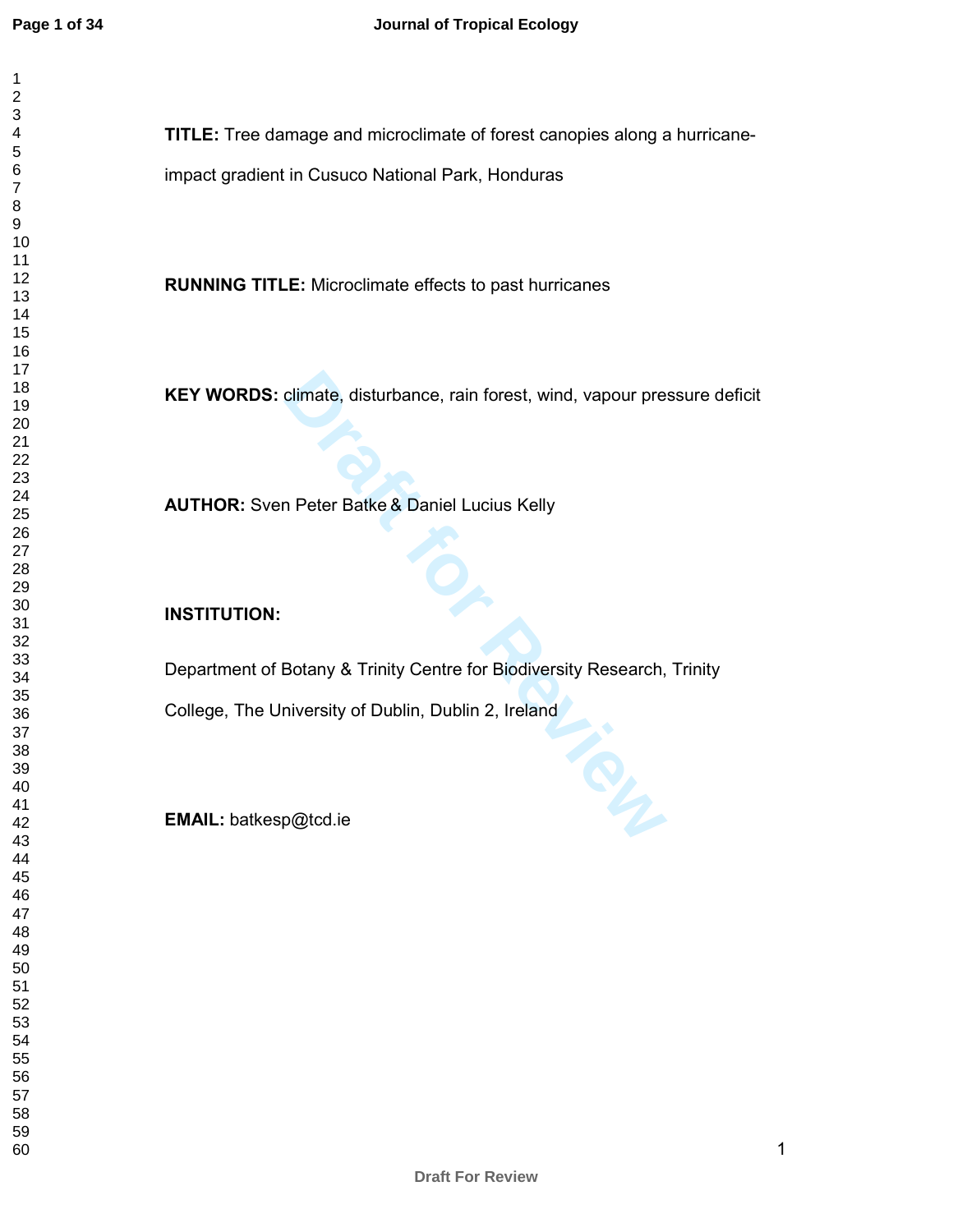#### ABSTRACT

mated past hurricane impacts within Cusuco Natio<br>15-y period. Here we use the model to compare p<br>different species in ten 150 ×150-m plots and to<br>sure of hurricanes to microclimate measurements<br>over a 12-mo period. It was Past studies of large, infrequent wind disturbances have shown that topographical, biological and meteorological factors interact to create complex damage patterns to forest ecosystems. However, the extent to which some of these factors change the forest microclimate along a vertical forest profile is poorly known. In a previous study, we correlated tree damage with a hurricane model that estimated past hurricane impacts within Cusuco National Park, Honduras over 15-y period. Here we use the model to compare physical tree damage among different species in ten 150 ×150-m plots and to correlate modelled exposure of hurricanes to microclimate measurements along the vertical canopy over a 12-mo period. It was found that past hurricane impacts could still be detected long after the events. Different tree species showed different levels of wind damage. Most branch damage was observed on conifers (*Pinus* spp.), followed by angiosperm species. Vapour pressure deficit increased with height in the canopy and with increased disturbance level. A linear model explained 83% of the total variance in vapour pressure deficit, with 67% attributed to monthly fluctuation, 15% to altitude, 12% to historical hurricane damage and 6% to height in the canopy.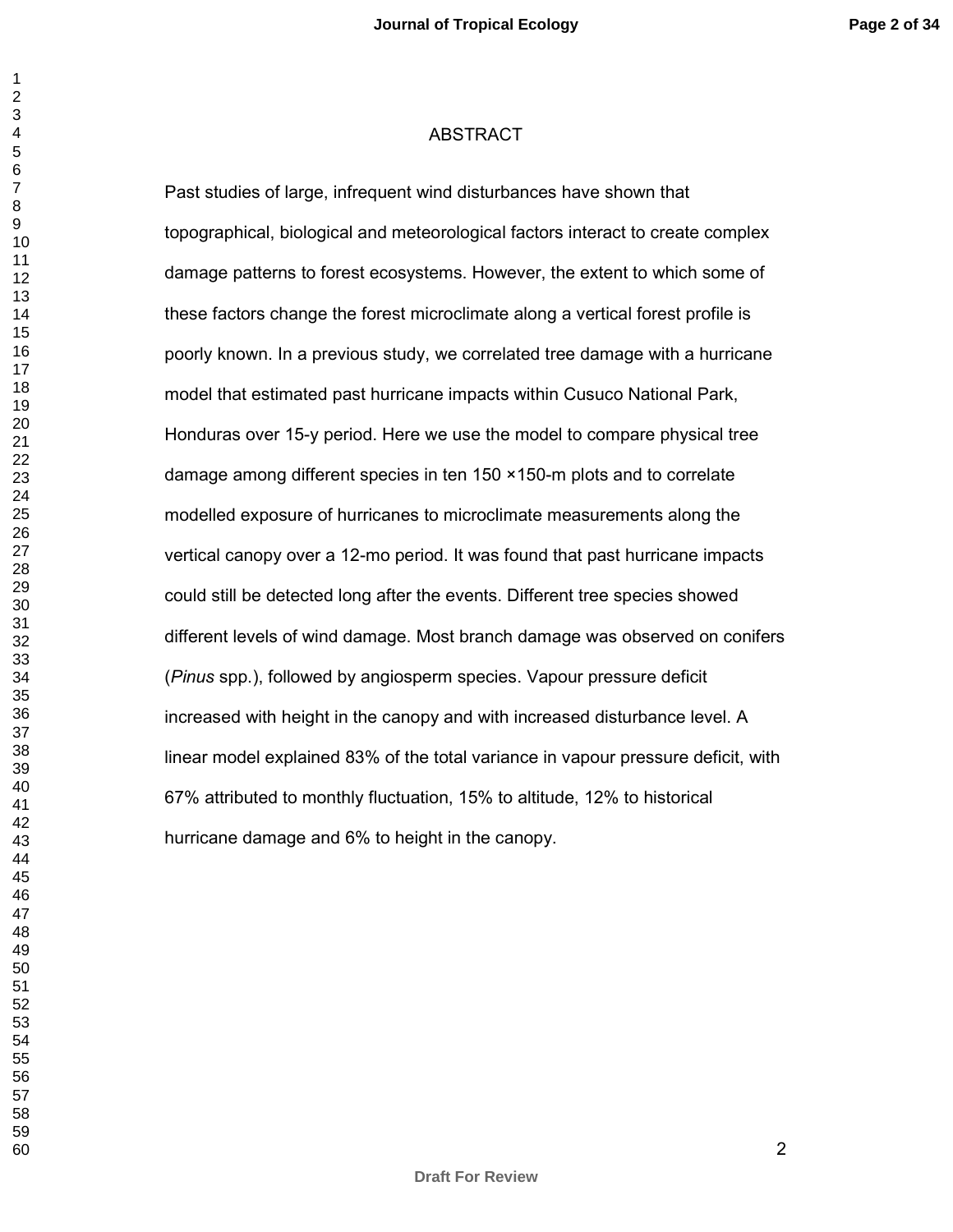$\mathbf{1}$ 

# INTRODUCTION

The damage that large infrequent disturbance events, such as hurricanes and cyclones, can cause to forest systems has been widely discussed (Everham & Brokaw 1996). The focus has been on abiotic factors that influence patterns of damage (Martin & Ogden 2006) and effects on the composition and structure of forest vegetation (Zimmerman *et al.* 1994). However, little information is available on the micro-environmental effects that large storm events have on forest canopies (Turton 2013, Turton & Siegenthaler 2004).

Proposition and leffects that large storm eve<br>
(Turton 2013, Turton & Siegenthaler 2004).<br>
mpact of infrequent high-energy weather events d<br>
gional and local stands (Martin & Ogden 2006), th<br>
d the frequency, strength, dur The structural impact of infrequent high-energy weather events depends on the properties of regional and local stands (Martin & Ogden 2006), the geographical environment and the frequency, strength, duration, severity and size of the disturbance event (Everham & Brokaw 1996, Sturtevan t *et al.* 2014). For example, topographic sheltering can reduce the local impact on forest trees, while their vulnerability to wind damage can increase on exposed sites such as ridge tops (Brokaw & Grear 1991). Repetitive wind damage may result in either stand adaptations to wind damage (de Gouvenain & Silander 2003) or increased vulnerability to additional disturbances through changing stand physiognomy (Uriarte *et al.* 2004). The scale of the impact is highly variable and can extend from mass uprooting of trees, to branch damage (e.g. breakage, bending stress and wounds), to defoliation of the canopy.

The effects that these structural changes have on the micro-environment of the forest are also closely linked to the degree of disturbance. The changes in light environment along with the resulting increase in temperature maxima and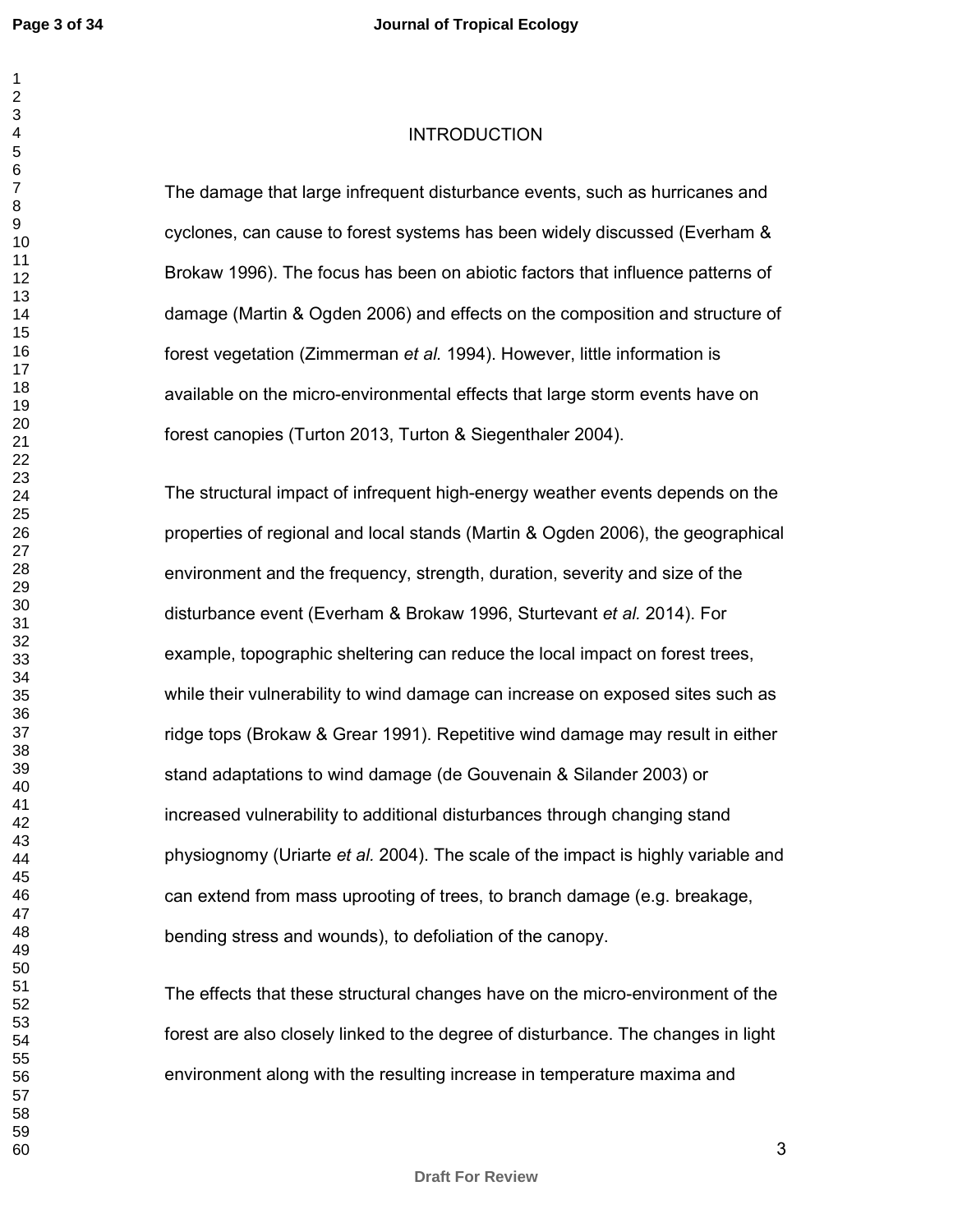decrease in humidity are particularly striking (Turton & Siegenthaler 2004). Consequently, change in the forest micro-environment can have wide-reaching implications for the forest stand and associated biota (Benzing 1990, Cach-Pérez *et al.* 2013). Little is known about the recovery of forest microenvironment and even less about microclimatic changes along the vertical forest profile after disturbance (Turton & Siegenthaler 2004).

the forest micro-environment changed following k<br>
ricane winds in Cusuco National Park, Honduras,<br>
owed us to identify areas that have been least/mc<br>
ca 15-y period (1995-2010) (Batke et al. 2014). Th<br>
ground using tree da To assess how the forest micro-environment changed following long-term exposure to hurricane winds in Cusuco National Park, Honduras, we developed a model that allowed us to identify areas that have been least/most impacted by hurricanes over a 15-y period (1995-2010) (Batke *et al.* 2014). The model was verified on the ground using tree damage as a proxy for wind impact (Batke *et al.* 2014). As the forest canopy will be structurally altered as a result of past wind disturbances, it can be hypothesised that the forest microclimate will differ along a gradient of hurricane exposure.

To investigate this, we tested the correlation between predicted hurricane exposure and the local microclimate within individual trees (expressed as VPD). It was predicted that VPD will increase in tree canopies that are found in highexposure sites, as they are likely to be more affected by hurricane winds. As the response to wind damage is predicted to change among tree species, we also expected to find differences in VPD among them.

 $\mathbf{1}$  $\overline{2}$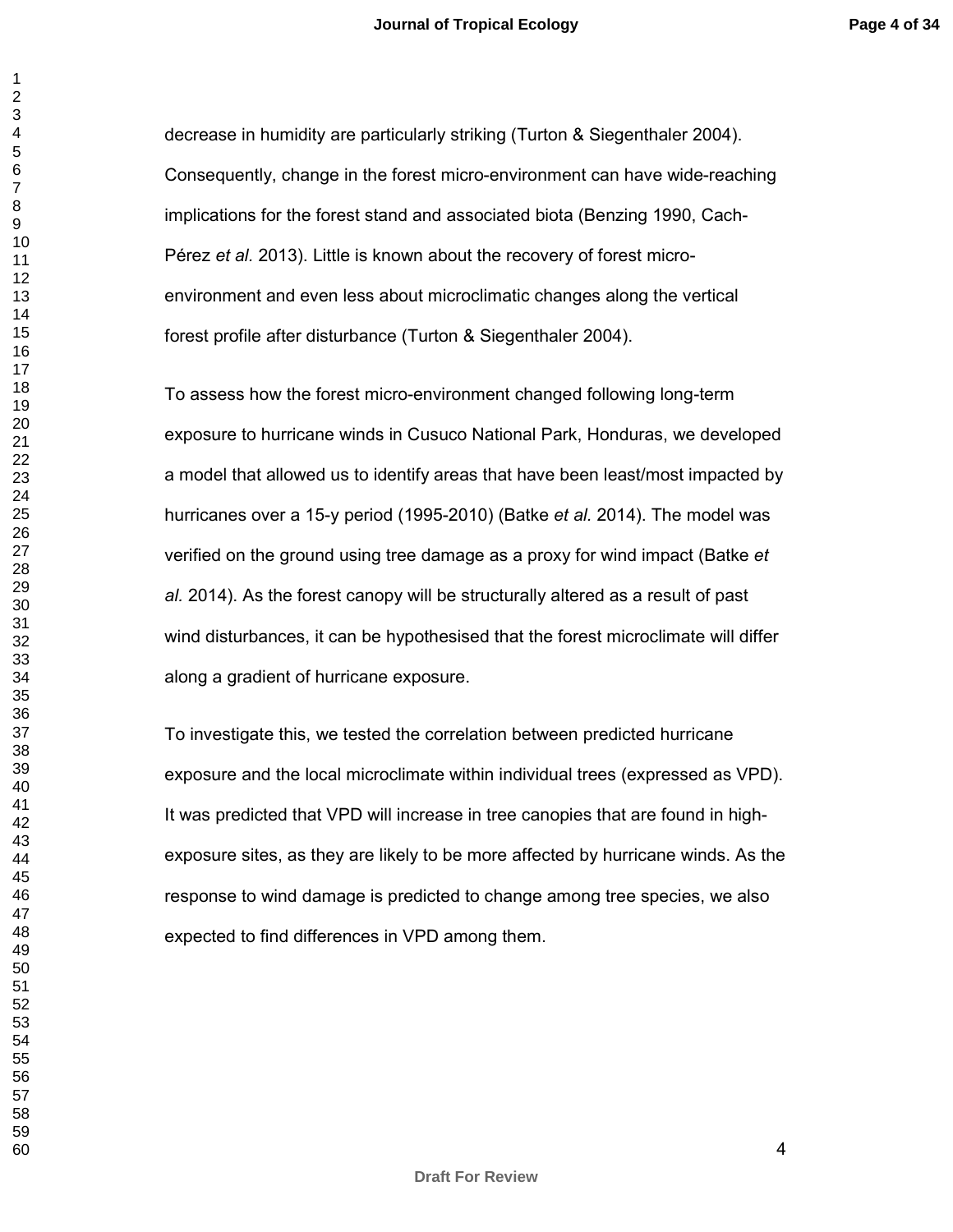## **METHODS**

## **Study site**

bean montnly precipitation of 211 mm and an annu<br>y 2500 mm (Baker 1994). The wet season in CNF<br>and is followed by a shorter dry season between<br>et al. 2001). The long-term average probability of<br>ular point in Central Americ Cusuco National Park (CNP) is located in the Departments of Santa Barbara and Cortés in north-west Honduras (15°32'31"N, 88°15'49"W; Figure 1). Cusuco is situated within a mountainous, high-rainfall region. Maximum altitude is 2242 m asl, with a mean monthly precipitation of 211 mm and an annual precipitation of approximately 2500 mm (Baker 1994). The wet season in CNP is between May-November and is followed by a shorter dry season between December-April (Harborne *et al.* 2001). The long-term average probability of hurricanes striking a particular point in Central America is 0.2 hurricanes y-1 (Pielke *et al.* 2003). Honduras falls within a hurricane belt that is estimated to have a 5%- 10% chance of being hit by a hurricane each year (Pielke *et al.* 2003) (Figure 1). Between 1995 and 2010, 11 hurricanes affected CNP. However, most winds at CNP did not reach hurricane strength, as many of the storms only passed the Park at great distance (Batke *et al.* 2014).

The forest in CNP consists of a complex mosaic of forest types that is the subject of ongoing study by the Forest Botany team of Operation Wallacea, led by D.L. Kelly over the period 2004-2013 (http://opwall.com/). Mixed broadleaved and pine forests dominate most of the Park; *Liquidambar* (Hamamelidaceae), *Pinus* (Pinaceae) and *Quercus* (Fagaceae) being among the principal genera. The families Melastomataceae, Lauraceae, Rubiaceae and Euphorbiaceae are also well represented. At the highest elevations a well-defined elfin forest is present.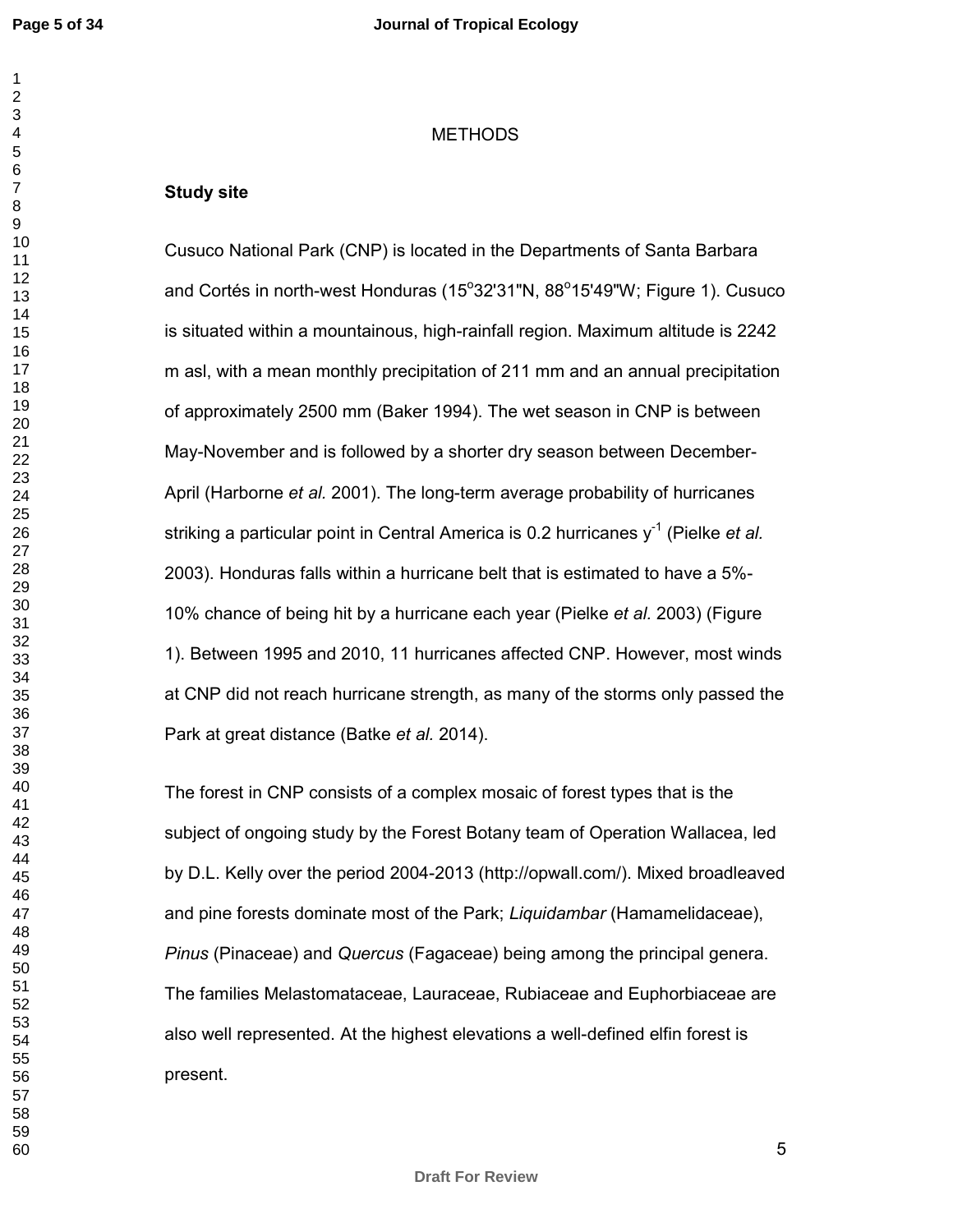#### **Hurricane model**

ents the predicted hurricane exposure from differe<br>
ctions within CNP. Each 50 × 50-m raster field on<br>
n exposure vulnerability site score (EVSS). The se<br>
5 (low-high exposure) and represent the topograp<br>
ield, the hurrica A hurricane model was used to predict the high-energy weather impacts at CNP from 1995 to 2010 (Batke *et al.* 2014). The model was based on data provided by the National Oceanic and Atmospheric Administration (NOAA) and a digital elevation map (DEM) of CNP. The model predicted hurricane exposure at a high-resolution (50 × 50 m) for eight cardinal model solutions. Each model solution represents the predicted hurricane exposure from different cardinal wind-inflow directions within CNP. Each  $50 \times 50$ -m raster field on the DEM is expressed as an exposure vulnerability site score (EVSS). The scores are between 1 and 5 (low-high exposure) and represent the topographic exposure of each raster field, the hurricane frequency (i.e. number of hurricanes) and the maximum wind velocity calculated for each hurricane. The individual models were assessed following validation on the ground using tree assessment methods and by correlating the exposure scores to the observed tree damage on the ground. Damage on individual trees in CNP was explained best by the correlation of tree damage with the south and south-east model solutions (i.e. exposure to south and south-easterly winds) (Batke *et al.* 2014).

## **Plot and tree selection**

Between June and August 2012 and 2013 a total of ten plots was sampled (four additional plots to those in Batke *et al.* 2014). The locations of the plots were standardised using the results from the hurricane model and a contour map of CNP and randomly selected as described in Batke *et al.* (2014). The size of the plots was 150 × 150 m, and minimum distance between plots was 50 m. The

 $\mathbf{1}$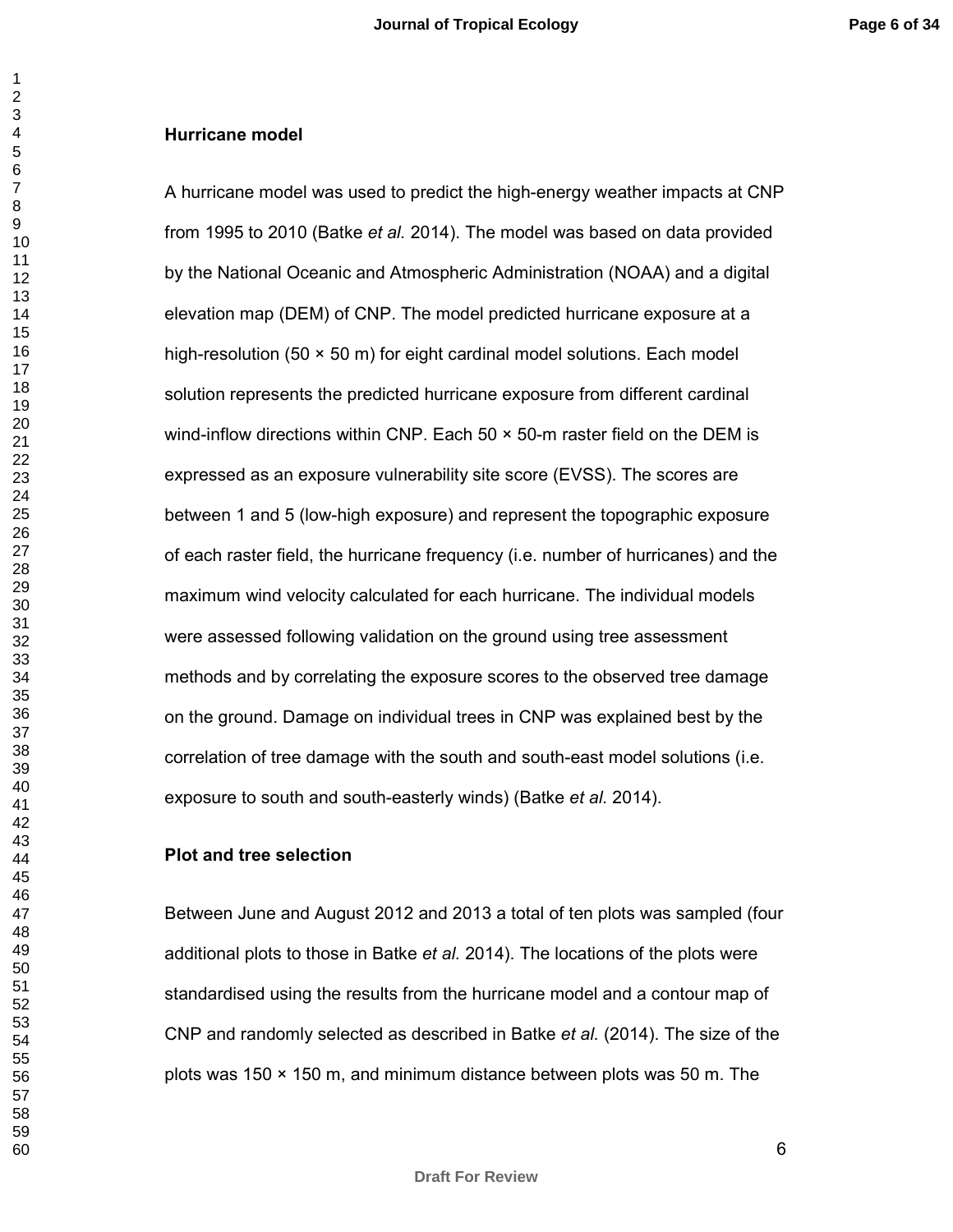plots had an altitudinal average  $\pm$  SD of 1595  $\pm$  269 m asl. The original aim was to sample three large *Pinus* sp. and three large angiosperm trees (*Quercus* sp. or *Liquidambar styraciflua* L.) within each of the ten plots. However, because of anthropogenic forest disturbance and scarcity of *Pinus* sp. and *L. styraciflua* at higher elevations this was not always possible. As a result, other angiosperm species that had similar architectural properties to *Quercus* sp. (i.e. a decurrent canopy) were randomly selected and surveyed. On sites where *Pinus* spp. were absent, additional angiosperm species were investigated. Compared to the decurrent canopy and evergreen ecology of most angiosperms investigated, *L. styraciflua* had an excurrent canopy and was deciduous.

andomly selected and surveyed. On sites where *F*<br>al angiosperm species were investigated. Compa<br>by and evergreen ecology of most angiosperms in<br>an excurrent canopy and was deciduous.<br>9 on each tree was assessed using rope Branch damage on each tree was assessed using rope climbing methods (Batke *et al.* 2014). Trees were selected based on (1) tree diameter at breast height (>150 cm) and (2) safe climbing-accessibility, thereby excluding all toxic species (e.g. *Toxicodendron*) as well as ant-trees (e.g. *Cecropia*). Tree species were identified at Kew (K), the Natural History Museum (BM), Trinity College Dublin (TCD) and the Cyril Hardy Nelson Sutherland Herbarium (TEFH). Only large trees were surveyed as they are more susceptible to wind damage (Foster & Boose 1992) and they most fully represent the vertical range in microclimate regimes (Shaw 2004).

To assess how observed branch damage differed among tree species and types, individual trees were divided for the analysis into groups based on morphological characteristics and/or genus. Group one consisted of *Quercus* spp., *L. styraciflua*, conifers (*Pinus maximinoi* H.E. Moore and *P. tecunumanii* F. Schwerdtf. ex Eguiluz & J.P. Perry, two species of similar overall morphology)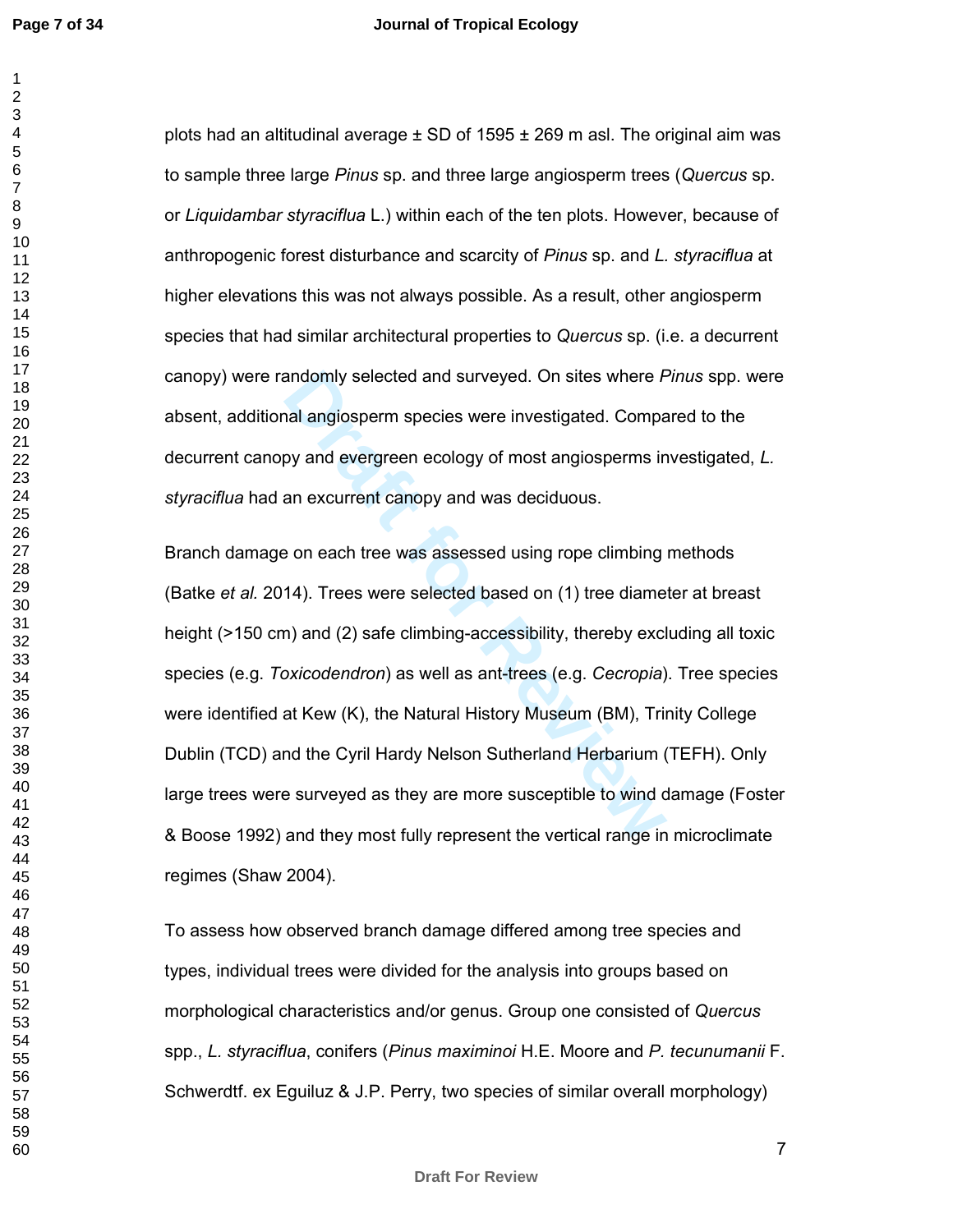and other angiosperm species (*Cedrela odorata* L. and *Ilex pallida* Standl., *Dendropanax* aff. *hondurensis* M.J. Cannon & Cannon). Group two consisted of *L. styraciflua*, conifers and other angiosperm species, whereas group three was simply divided into conifers and other angiosperm species.

### **Climate data**

uscar EL-USB-2) were suspended on two or the state of the state of the state of the and upper canopy. The height of each logger of eight. Each of the three data loggers was at the sale bole of the tree (i.e. the inner cano Data loggers (Luscar EL-USB-2) were suspended on two of the six trees within each plot ( $n = 20$ ). Loggers were placed at three levels within the tree canopy, viz.: lower, middle and upper canopy. The height of each logger depended on the total tree height. Each of the three data loggers was at the same horizontal distance from the bole of the tree (i.e. the inner canopy). Some of the data loggers were paired, in order to assess recording precision. The loggers measured relative humidity and temperature at 10-min or hourly intervals from June 2012 to June 2013.

Autocorrelation in the climate data was tested for using a Durbin-Watson test, which confirmed a first order-autocorrelation ( $d = 0.598$ ). To compensate for this autocorrelation, we used loglinear models and treated the factor 'Month' as a random variable and 'Plot' and canopy position ('Position') as nested random variables. To avoid multicollinearity between variables in the models (Heikkinen *et al.* 2006), only the variable with the highest Variance Inflation Factor (VIF) was retained (O'Brien 2007).

 $\mathbf{1}$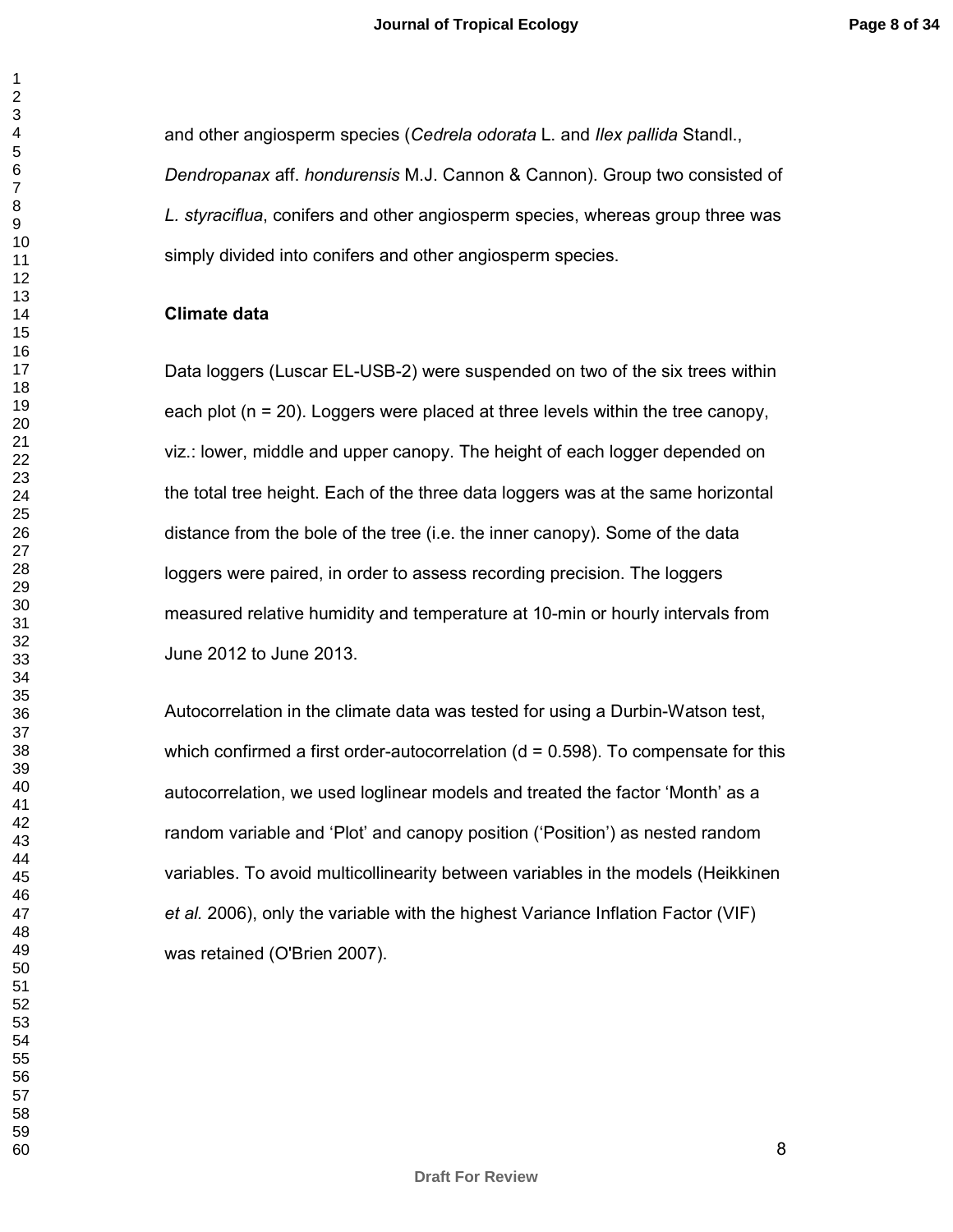$\mathbf{1}$  $\overline{2}$ 

## **Calculating VPD**

indicator of potential transpiration for many speci-<br>closely coupled to the atmosphere (Adelman *et al.*<br>e relevant to many forest organisms than relative<br>h 2009), because it reflects more closely differenc<br>1936). As a res Transpiration rates, amongst others, are limited externally by VPD and internally by hydraulic conductivity and water potential between the leaves and the soil (i.e. the capacity to transport available water) (Koch *et al.* 2004). Although there has been much debate on the usefulness of using VPD to explain temporal dynamics in transpiration (Bacon 2004, Streck 2003), it is believed that VPD can be a useful indicator of potential transpiration for many species, particularly when they are closely coupled to the atmosphere (Adelman *et al.* 2008). VPD is biologically more relevant to many forest organisms than relative humidity (RH) (Rambo & North 2009), because it reflects more closely differences in water stress (Donald 1936). As a result, monthly RH and temperature (T) measurements (n = 386,469) were converted into VPD, using the formula by Murray (1967) as adapted by Bolton (1980).

Sunrise and sunset times for the years 2012 and 2013 were calculated by averaging daily sunrise and sunset data for each month. The data were obtained from Time and Date (www.timeanddate.com). Mean time of sunrise was 05h44 (± 12 min) and 17h52 (± 14 min) for sunset. It was assumed that  $VPD = 0$  when temperature was  $\leq 0^{\circ}C$  (Rambo & North 2009). Bolton (1980) showed that this assumption for VPD is sufficiently accurate (0.1%) for temperatures between -30 $^{\circ}$ C and 35 $^{\circ}$ C. As a first step, saturation vapour pressure (e <sup>s</sup>) was calculated as follows: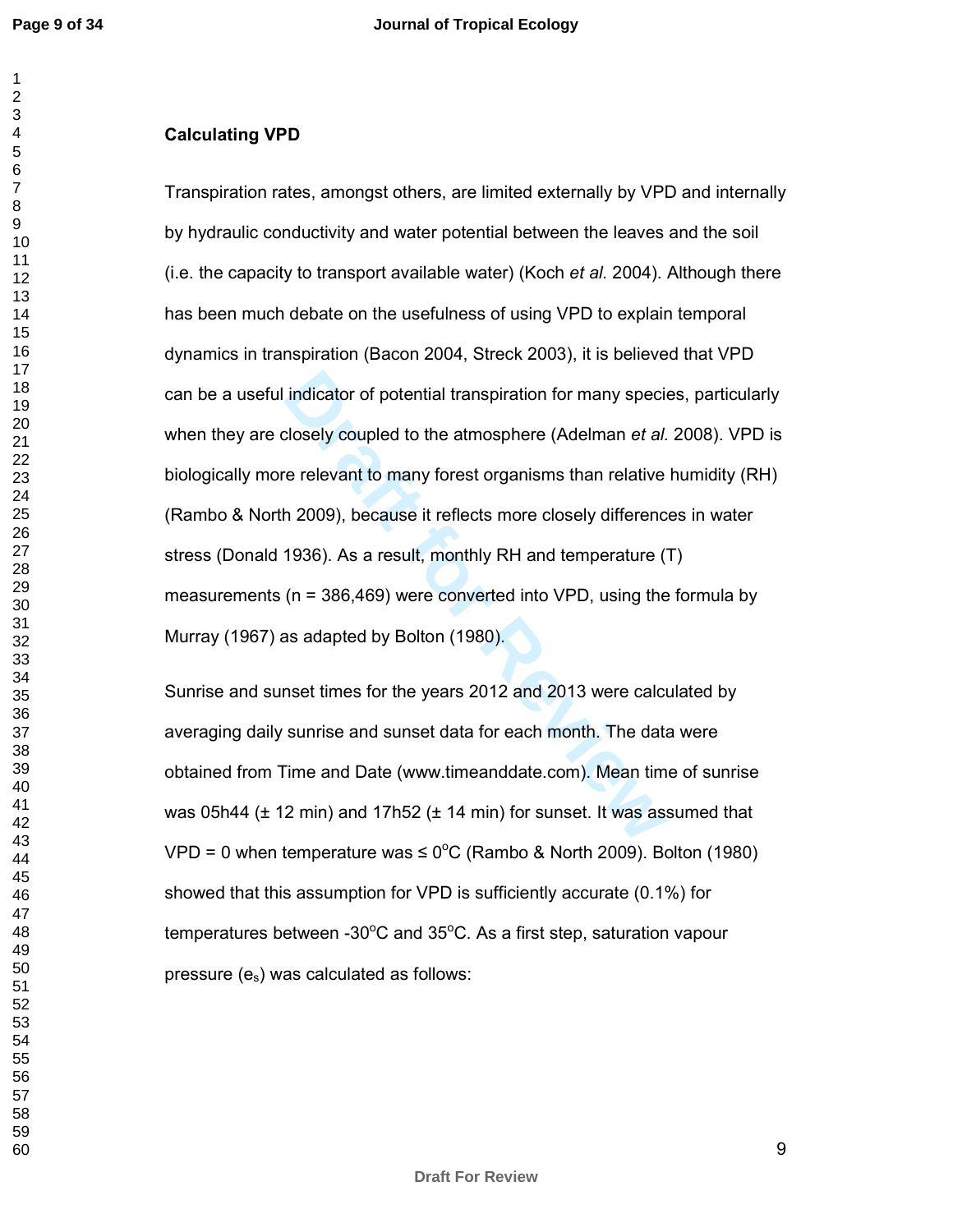$$
e_e = 6.112 \times \exp\left(\frac{17.67 \times T}{T + 243.5}\right)
$$
 (1)

Where  $T$  is the temperature ( ${}^{\circ}$ C). Because hourly temperature and RH measurements were available, the actual vapour pressure (e <sup>a</sup>) and VPD were determined as follows:

$$
e_a = e_s(T) \times \frac{RH}{100}
$$
 (2)

and

$$
VPD = e_s - e_a \tag{3}
$$

VPD was correlated to the different model solution<br>d data logger position within the canopy, and com<br>nd months.<br>RESULTS The calculated VPD was correlated to the different model solutions, altitude, tree species and data logger position within the canopy, and compared between different plots and months.

### RESULTS

## **Branch damage**

Branch damage differed significantly among different tree groups (Pearson's Chi-square; grouping 1:  $X^2$  = 106, P < 0.01; grouping 2:  $X^2$  = 82.8, P < 0.01; grouping 3:  $X^2$  = 78.4, P < 0.001). Standardized residuals from loglinear models (LLM) showed that most of the difference in observed branch damage between different tree types was among conifers and angiosperms (Table 1). Branch

 $\mathbf{1}$  $\overline{2}$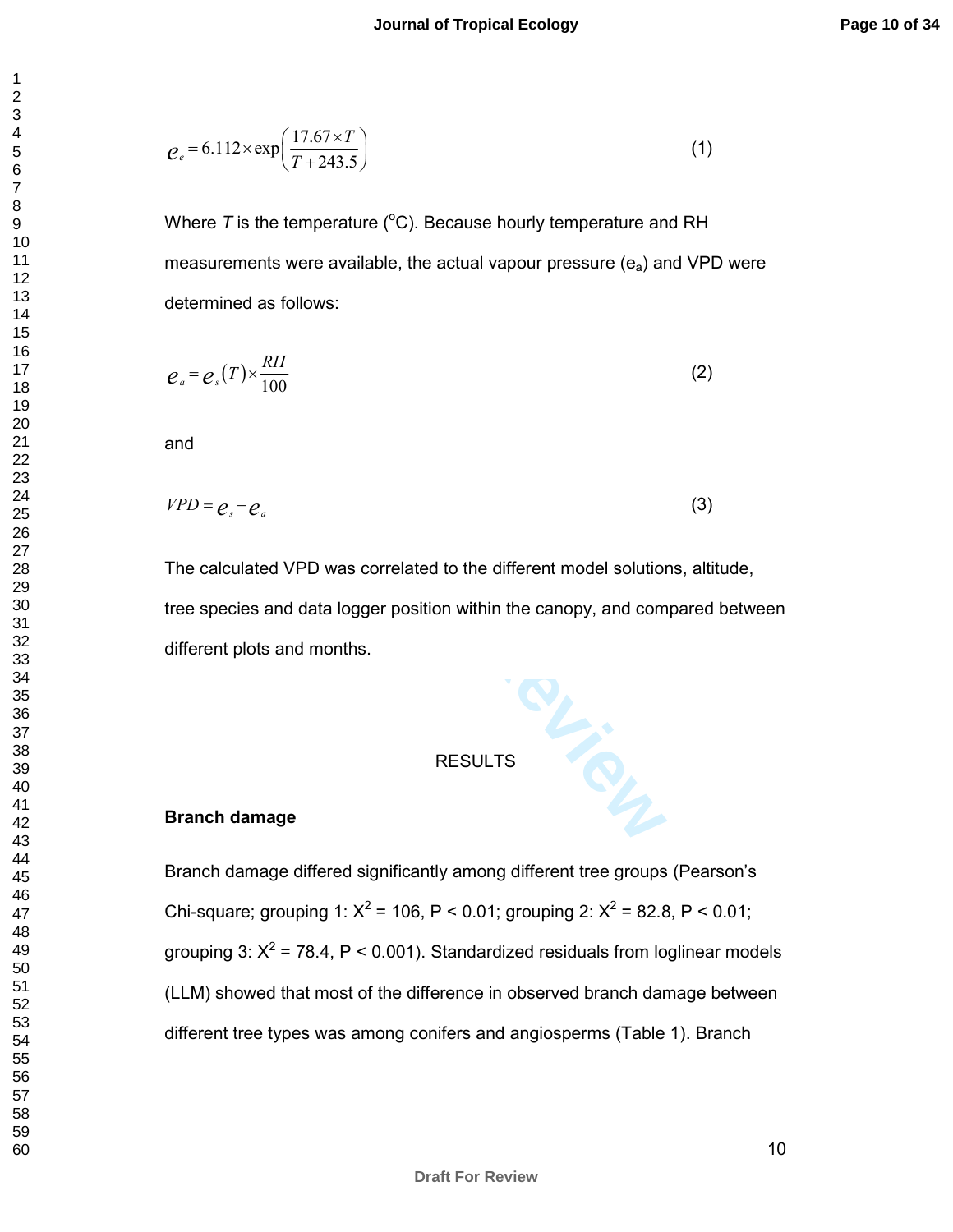damage was significantly higher for *Pinus* trees than for angiosperms, and the latter had significantly higher numbers of undamaged branches (Table 1).

## **Vapour Pressure Deficit**

Final the samply and sinction these operator. The sample sense are used to test for data normality. No futural measurement, but merely as a monthly m<br>because 'Month' had the highest VIF. Monthly VP<br>diurnal VPD (Adj. R<sup>2</sup> Linear mixed models (LMM) with random nested effects were used to identify changes in mean VPD as a function of the eight hurricane exposure solutions, altitude, position in the canopy and different tree species. A Shapiro-Wilks test and visual assessment were used to test for data normality. No further transformation was necessary (P < 0.05). VPD was not included as a seasonal (i.e. dry/wet) or diurnal measurement, but merely as a monthly measurement. This was done because 'Month' had the highest VIF. Monthly VPD was strongly correlated with diurnal VPD (Adj.  $R^2$  = 0.97, P < 0.01) and seasonal VPD (Adj.  $R^2$  = 0.99, P < 0.01). Moreover, diurnal VPD was strongly correlated to seasonal VPD (Adj. R<sup>2</sup> = 0.98, P < 0.01).

As a first step, the eight different hurricane exposure solutions, which predicted the hurricane exposure from different wind-inflow directions, were compared using maximum likelihood (ML) ratio tests. The south solution (i.e. exposure to south and south-easterly winds) was the model with the best fit (AIC = 582.07). In a second step, the south solution model was remodelled using different interaction and random-effect combinations to identify the contribution of different nested and random effects on the overall model performance (Table 2). Note that the interaction terms (e.g. plot x position) were not included here, as the overall variance did not significantly contribute to the total variance of the models. The best-fit model remained model one (M1a). Here VPD was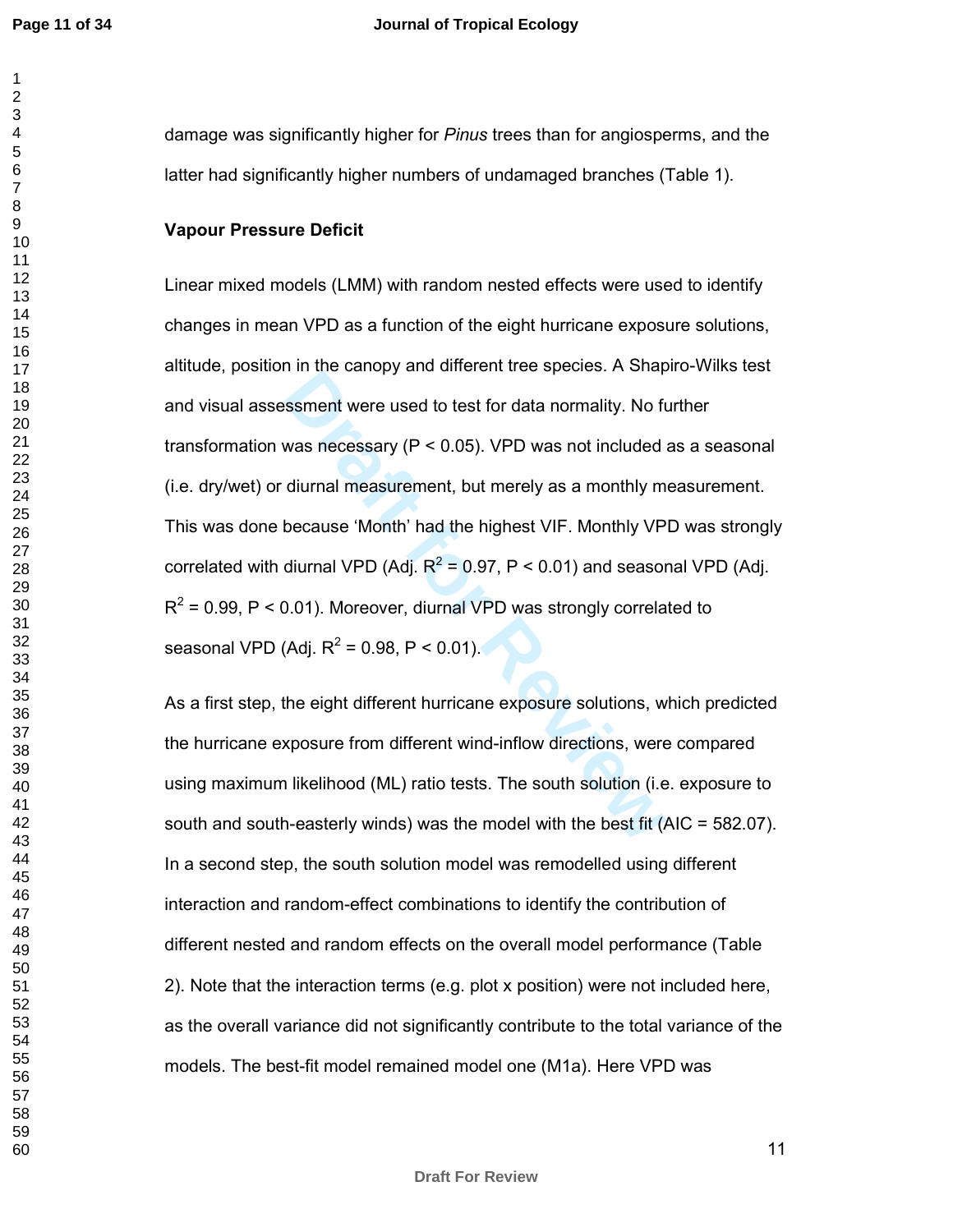$\mathbf{1}$ 

measured as a function of the south hurricane solution (i.e. best fit solution); altitude as a fixed effect; and plot, canopy position and monthly fluctuation as random nested effects. The final model was re-run using the restricted maximum likelihood estimation (REML) (AIC = 597.3; Table 3). Due to the low variance of each random effect (total variance = 0.7%), all random effects were removed from the model and a linear model (LM) was used instead. The fitted LM explained 83% of the total variance, of which 67% was attributed to monthly fluctuation, 15% to altitude, 12% to historical hurricane damage and 6% to canopy position (Table 4).

3% of the total variance, of which 67% was attribute to to altitude, 12% to historical hurricane damage at (Table 4).<br>
Crantly different among different tree species (df = 435, P < 0.01). The main differences were observed VPD was significantly different among different tree species (df = , P <  $0.01$ ) and types (df = ,  $P < 0.01$ ). The main differences were observed between conifers and angiosperms. Angiosperm trees, with the exception of *L. styraciflua*  $(t = 6.6, P < 0.01)$ , had significantly lower VPD compared to conifer trees  $(t = 1, 1, 1)$ 5.9, P < 0.01). However, as the variation of VPD in the model (i.e. M1a) was not significantly explained by different tree species (Table 2), tree species was not analysed further as a variable.

Micro-environmental canopy conditions (i.e. VPD) differed amongst heights within the canopy, as well as the months in which the results were recorded (Figure 2; Table 5). Although seasonal and diurnal VPD changes were not included in the overall model, significant differences between mean VPD in the dry and wet seasons were detected (df = , F =  $15.8$ , P < 0.01), with the dry season having significantly higher VPD  $(2.8 \pm 1.09 \text{ kPa})$  compared to the wet season (2.4 ± 1.1 kPa). Additionally, a Tukey Honest Significant Differences (TukeyHSD) test showed that VPD changed significantly between night and day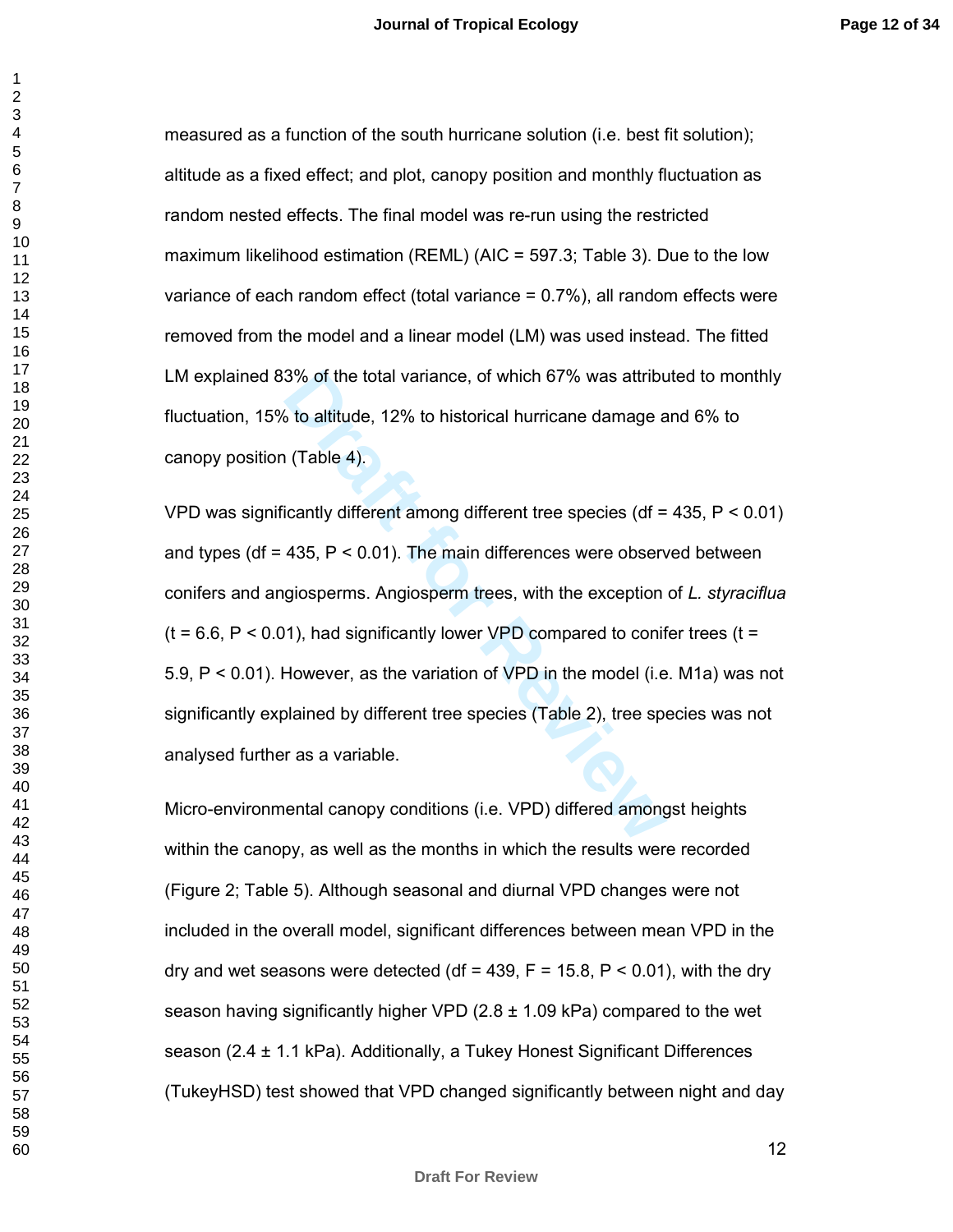(df = 1,  $F = 29.7$ ,  $P < 0.01$ ). This difference was consistent throughout the year (df = 11,  $F = 3040$ ,  $P < 0.01$ ), with the only non-significant comparisons between months being December/August (P > 0.05), May/February (P > 0.05) and October/January  $(P > 0.05)$ .

An analysis of variance (ANOVA) with Bonferroni adjustment revealed that VPD varied significantly between different canopy positions (df = 438,  $F = 17.5$ , P < 0.01). The lower canopy had significantly lower VPD compared to the middle (P  $<$  0.01) and upper canopy (P  $<$  0.01). However, the middle canopy did not differ statistically from the upper canopy  $(P > 0.05)$ .

From all significantly lower VPD compared to<br>
Der canopy (P < 0.01). However, the middle canop<br>
1 the upper canopy (P > 0.05).<br>
PD increased with hurricane EVSS (Estimate = 0.2<br>
1), with the exception of EVSS 4. Differenc Additionally, VPD increased with hurricane EVSS (Estimate = 0.28, F = 74.2,  $R^2$ = 0.14, P < 0.01), with the exception of EVSS 4. Differences between exposure levels were detected following pairwise comparisons among EVSSs 1, 3 and 5  $(P < 0.01)$ ; 2, 3 and 5 (P < 0.01); 3 and 4 (P < 0.01) and 4 and 5 (P < 0.01). Mean VPD increased with height in the canopy and increased hurricane exposure. VPD was significantly lower in canopies that were less likely to be impacted by hurricanes compared to canopies that were more likely to be affected (lower:  $t = 5.48$ ,  $P < 0.01$ ; middle:  $t = 8.04$ ,  $P < 0.01$ ; upper:  $t = 9.51$ , P < 0.01) (Figure 3).

### **DISCUSSION**

The effects of disturbance by hurricane winds depends on the spatial environment of the trees, their proneness to damage, the frequency of hurricane events, and the size and intensity of prior disturbances (Boose *et al.* 2001,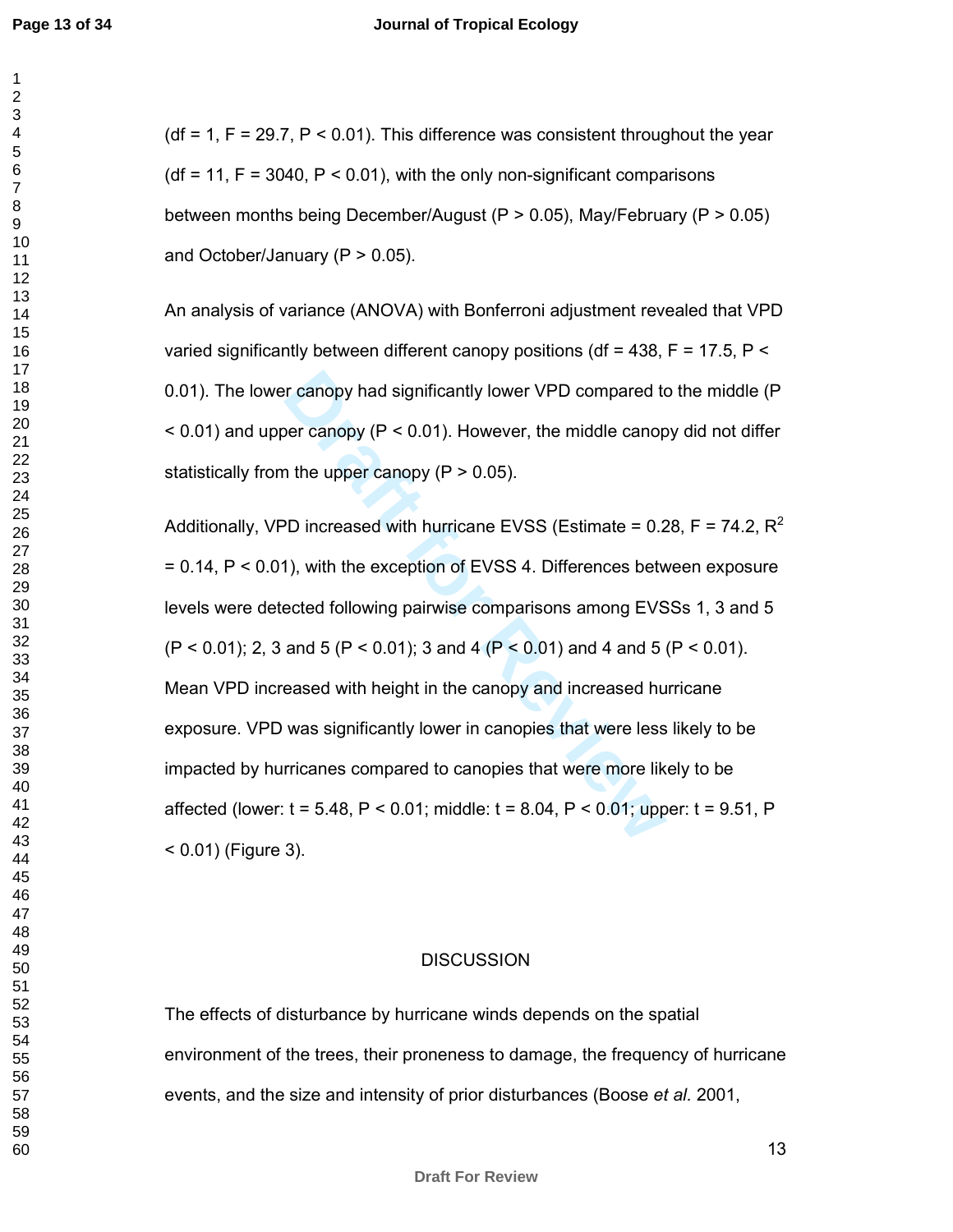$\mathbf{1}$ 

Turner *et al.* 1998, Xi *et al.* 2008). For example, Foster & Boose (1992) found that storm damage increases linearly with increasing tree height, making taller trees more vulnerable to damage. Emergent trees seem to be particularly vulnerable, as they are less sheltered by the surrounding vegetation and therefore experience increased biomechanical stress (de Gouvenain & Silander 2003, Lewis & Bannar-Martin 2011). The difference of tree damage between trees of different size was not very apparent in our study, because most of the investigated trees were similar in height (mean  $\pm$  SD tree height = 40.4  $\pm$  9.9 m).

It size was not very apparent in our study, becaus<br>es were similar in height (mean ± SD tree height =<br>species may differ in their susceptibility to storm e<br>higher levels of branch damage than the angiospe<br>findings are cons Moreover, tree species may differ in their susceptibility to storm events. *Pinus* spp. had much higher levels of branch damage than the angiosperm canopy species. These findings are consistent with other studies (Brokaw & Walker 1991, Foster & Boose 1992). Xi *et al.* (2008) reported that the probability of tree damage differs between tree species in a Carolina forest. They found that species such as *Pinus taeda* are more susceptible to hurricane damage compared to species such as *Liquidambar styraciflua*, *Quercus* spp. (deciduous) and *Fagus grandifolia*. Although no statistical differences among *L. styraciflua*, *Quercus* spp. and angiosperm division (group one) were detected in our study, the angiosperm species investigated had significantly lower branch damage compared to *Pinus* spp. This is probably because *L. styraciflua* and *Quercus* spp. have a very similar damage-risk, making the detection of differences in damage more difficult (Xi *et al.* 2008). The difference between angiosperm and conifer trees may be due to the higher wood density observed in many slow-growing hardwood species (Zimmerman *et al.* 1994), compared to that of the fast-growing and shade-intolerant conifers. In contrast to Xi *et al.*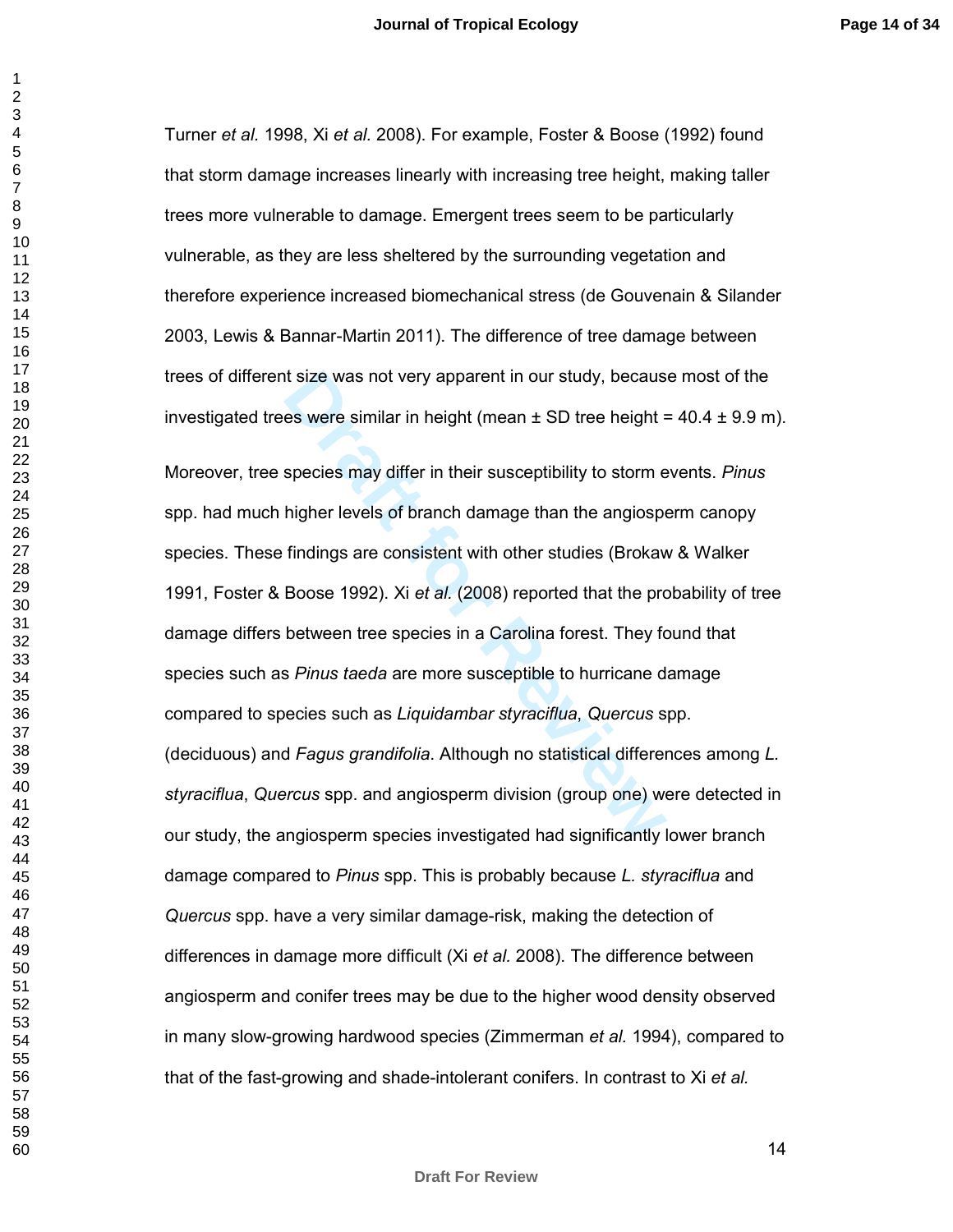$\mathbf{1}$ 

2007, Putz et al. 1983) could have caused this of<br>bugh our study did not investigate stand propertie-<br>d tree density within each plot could have influence<br>individual trees to wind damage (Rambo & North<br>variability of fores (2008), Boucher *et al.* (1990) found that rain-forest trees (i.e. angiospermdominated forest) had higher overall tree damage compared to conifer stands, but that angiosperm species had higher survival due to their resprouting abilities. It is possible that other stand attributes such as composition and physiognomy (e.g. canopy closure), rather than differences in wood and tree properties such as density, elasticity and anchorage (Brokaw & Walker 1991, McCallum *et al.* 2007, Putz *et al.* 1983) could have caused this observed difference. Although our study did not investigate stand properties, stand composition and tree density within each plot could have influenced the susceptibility of individual trees to wind damage (Rambo & North 2009). For example, if the variability of forest canopy height is increased, wind flow turbulence is more severe, thereby enhancing damage susceptibility of the whole stand (Martin & Ogden 2006).

Understanding the differences in probability of wind-damage between tree species and forest stands is important as damage affects the vertical, seasonal and diurnal pattern of micro-environmental condition in the canopy. The formation of gaps and the opening of the canopy due to topping of canopies, branch damage and severe defoliation are some mechanisms that can alter the forest micro-environment. Our study found that VPD was affected significantly by seasonal and diurnal cycles, height in the canopy and the modelled impact of hurricanes. However, our model showed that tree species is not an important factor in explaining differences in VPD between trees. The LM explained 83% of the total variance with 67% attributed to monthly fluctuation, 15% to plot altitude, 6% to height in the canopy and 12% to predicted hurricane damage.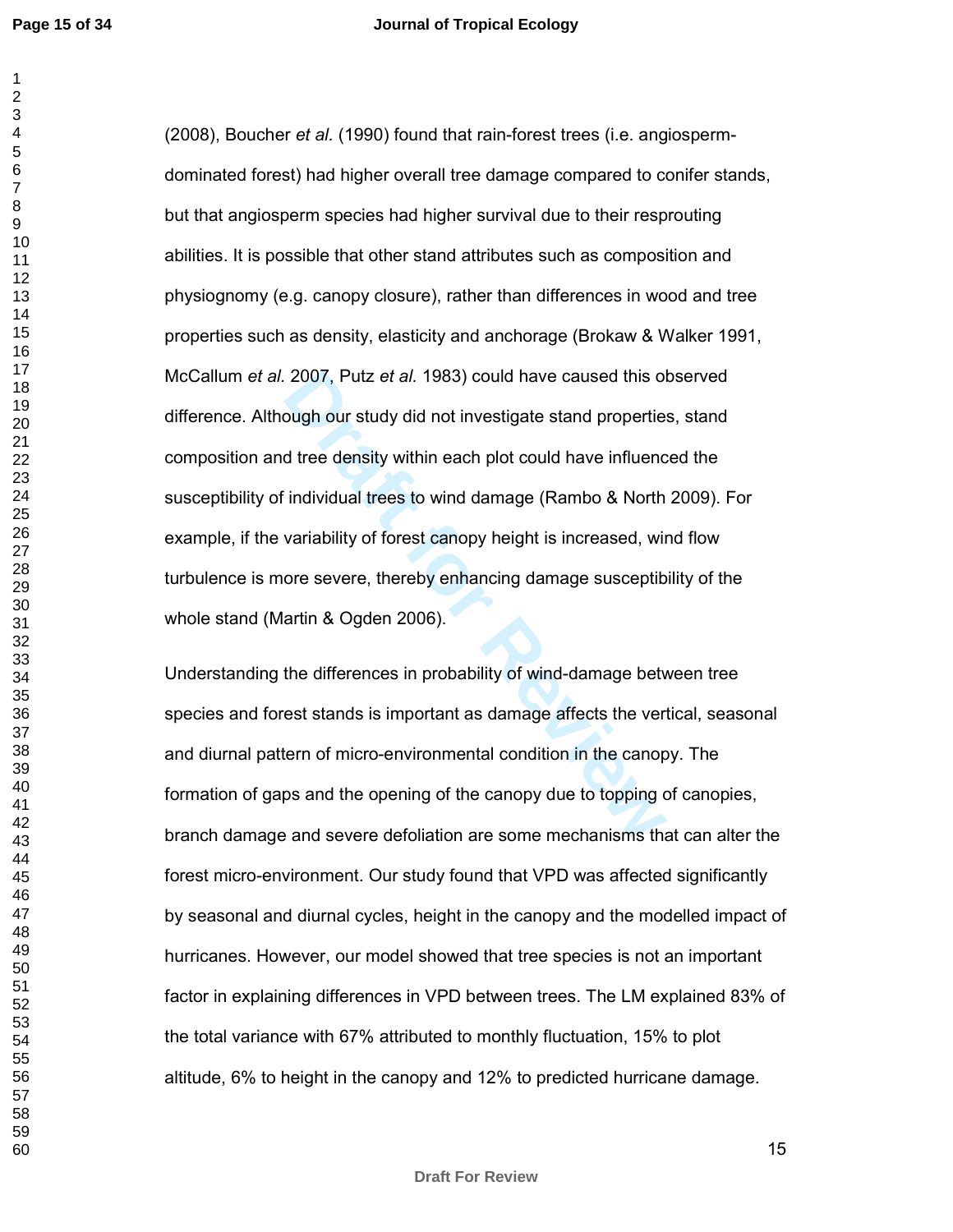**Page 16 of 34**

 $\mathbf{1}$ 

The decline in VPD with elevation can be attributed to several causes. The air has a lower water-holding capacity at higher altitude (because the temperatures are lower); also, rainfall and cloud occurrence are higher (Richards 1996). This was clearly observed in one of the plots at EVSS level four (Figure 3). VPD was significantly reduced at this plot due to its higher altitude (~2020 m asl) and possibly because of the shorter stand height observed at this plot. The low variability in that plot can be attributed to the recording failure of the logger equipment between November and June. Thus only data for the period between June-August was available for these trees.

It plot can be attributed to the recording failure of t<br>
veen November and June. Thus only data for the p<br>
as available for these trees.<br>
estigate micro-environmental gradients in forest c<br>
incomplete and periodic data rec Studies that investigate micro-environmental gradients in forest canopies are often limited by incomplete and periodic data records and are often restricted to the lower canopy (Bohlman *et al.* 1995, Fetcher *et al.* 1985, Stuntz *et al.* 2002, Turton & Siegenthaler 2004). Saldaña *et al.* (2013) investigated microenvironmental differences in the lower part of the canopy (ca. 5-10 m above ground level) between different forest successional stages and found that VPD increased with height in the canopy. Our study investigated the full range of the vertical forest profile over a 12-mo period and found that a clear climate stratification could be observed along this gradient. VPD increased with height in the canopy, although the upper and middle canopy did not differ statistically in mean VPD; the lower canopy was significantly different from the middle and upper canopy. The vertical gradient in VPD can be attributed to the differences in solar radiation absorption through the canopy profile (Szarzynki & Anhuf 2001). The elevated heat of the air in the upper canopy produces a stable density stratification of cooler denser air in the lower canopy and warmer, lighter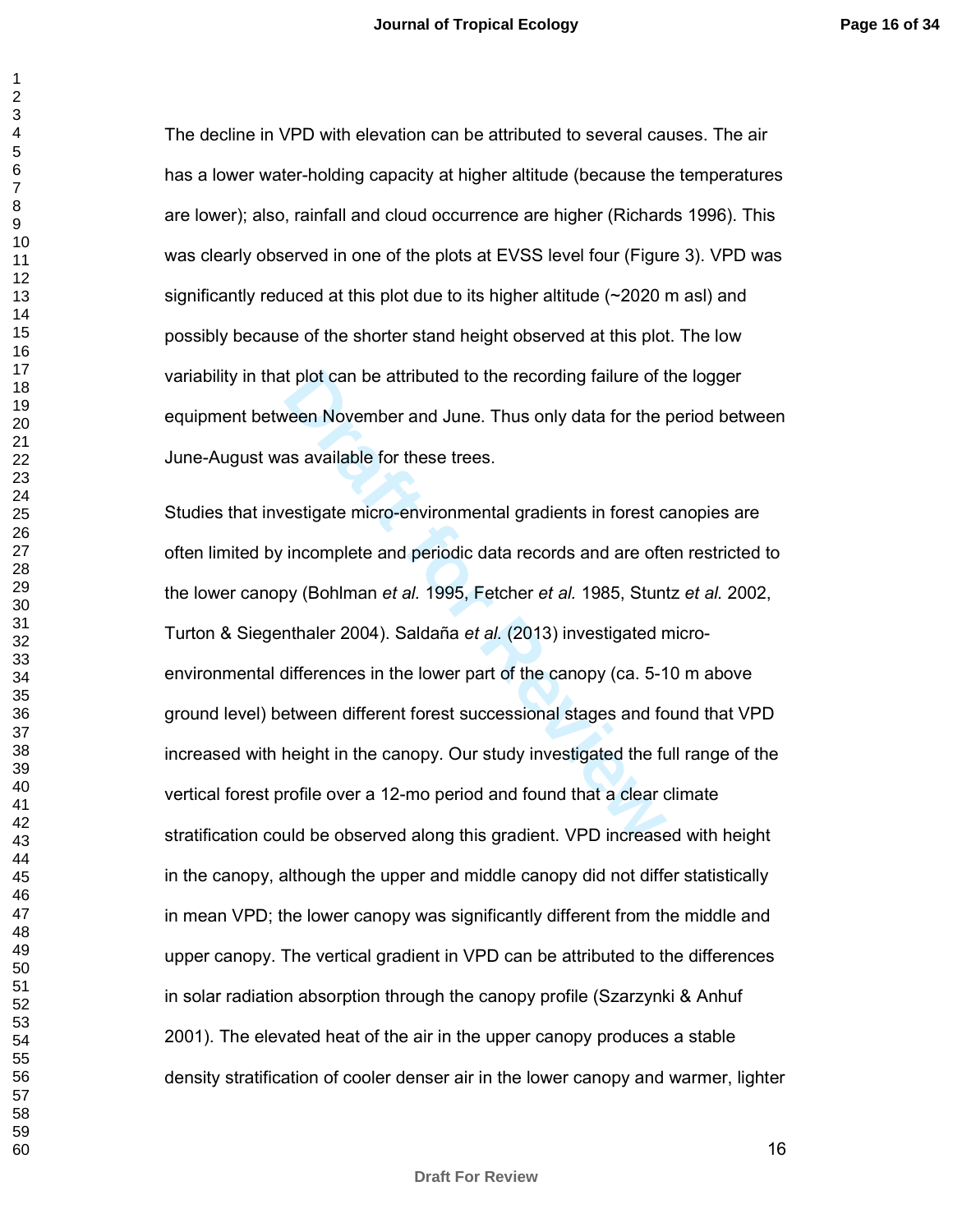$\mathbf{1}$ 

### **Journal of Tropical Ecology**

air in the upper canopy. The lower canopy is therefore less connected to the atmosphere, reducing the saturation deficit in some instances to approximately 20% compared to the upper canopy (Szarzynki & Anhuf 2001).

ng a gradient of hurricane exposure. This is striking<br>es that impacted Honduras and CNP were hurrica<br>a in 2005 (Batke *et al.* 2014, Ensor 2009). This hig<br>ast hurricane impacts on forest stand structure. T<br>er time (Fetcher The long-lasting effect of hurricanes on the forest microclimate can be substantial and will vary spatially and temporally (Lugo *et al.* 2000). Our hurricane exposure model for CNP was able to explain 12% of the variation in mean VPD along a gradient of hurricane exposure. This is striking as the last severe hurricanes that impacted Honduras and CNP were hurricane Mitch in 1998 and Wilma in 2005 (Batke *et al.* 2014, Ensor 2009). This highlights the importance of past hurricane impacts on forest stand structure. These effects will diminish over time (Fetcher *et al.* 1985) and there is some evidence that the recovery rates might vary spatially along the vertical forest profile (King 1986, Weishampel *et al.* 2007). For example, Weishampel *et al.* (2007) used LiDAR remote-sensing technology to detect historical hurricane damage following the 1938 hurricane in New England. They reported that the degree of forest damage varied vertically with height in the canopy and tree diversity. This is important, as the difference in damage susceptibility and recovery rate among different tree types and species can further complicate the picture (Bellingham *et al.* 1992) and the implications are therefore more difficult to predict.

Early studies reported that the effects of site disturbance on the forest microclimate are highly variable along an intensity gradient and with distance from the disturbance site (Davies-Colley *et al.* 2000, Meyer *et al.* 2001). Fetcher *et al.* (1985) compared microclimatic regimes in single tree-fall gaps and clearfell sites over a 2-y period and found that an increase in VPD and temperature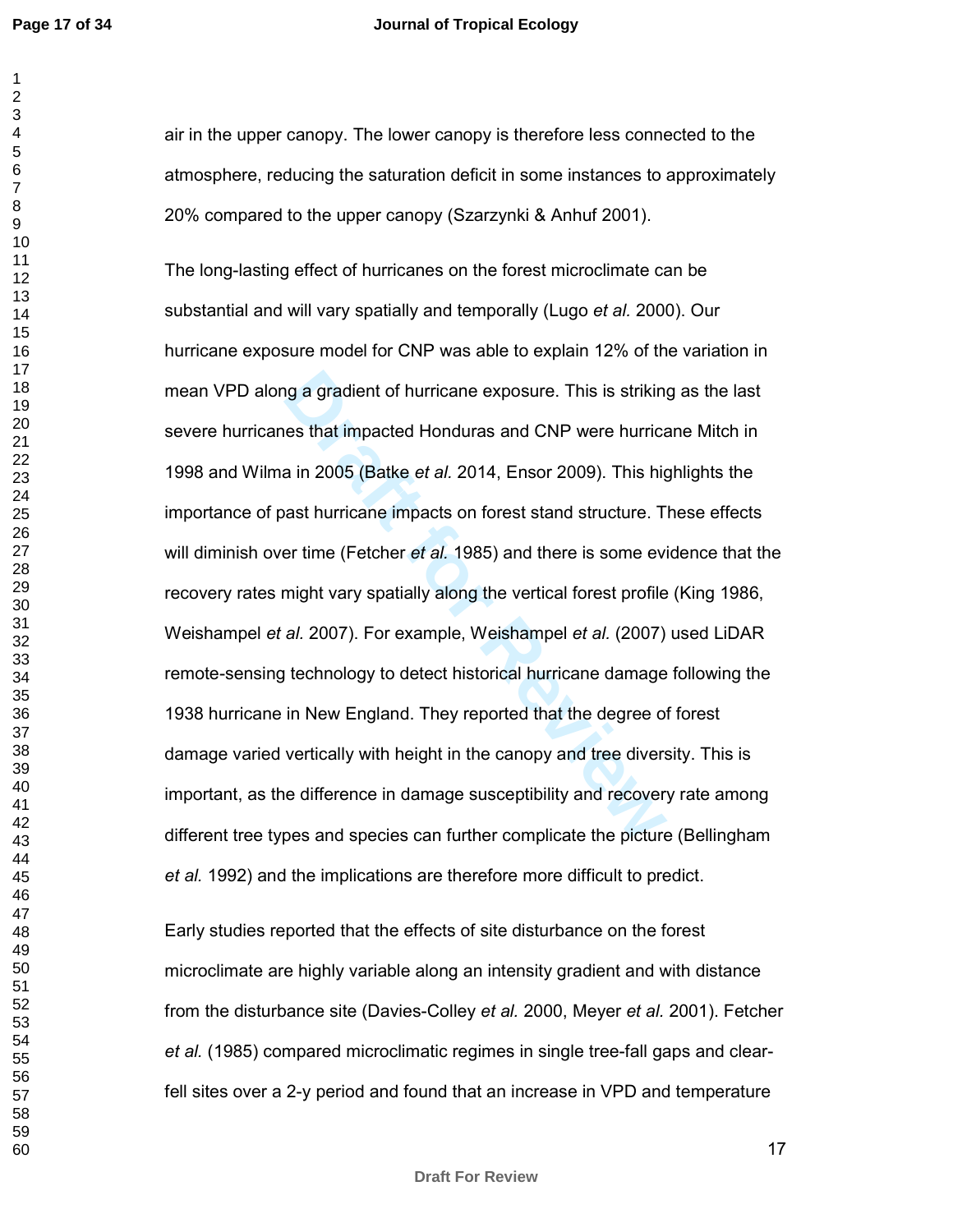$\mathbf{1}$ 

between different sites increased with canopy openness (i.e. disturbance level). However, they also noted that these differences declined strongly after only 2 y, due to regrowth. Our study showed that mean VPD increased on sites that were more impacted by hurricanes at the lower, middle and upper canopy, with great variability among the different canopy positions. Similar results were observed by Turton & Siegenthaler (2004) in a rain forest in Australia after the passing of cyclone 'Rona'. They found that mean VPD was significantly higher compared to pre-disturbance measurements at a canopy height of 10 m; However, posthurricane VPD did not significantly differ at 20 and 30 m height in the canopy.

They found that mean VPD was significantly high<br>the measurements at a canopy height of 10 m; Hot<br>did not significantly differ at 20 and 30 m height in<br>the effects that canopy removal (e.g. defoliation an<br>inning (Rambo & No In conclusion, the effects that canopy removal (e.g. defoliation and branch damage) and thinning (Rambo & North 2009) can have on the microenvironment after the passing of hurricanes is of great importance to the forest's long-term persistence. De Frenne *et al.* (2013) recently reported that forest closure minimises the risk to understorey vegetation under climate change scenarios, by reducing ground-layer temperatures and solar radiation and by increasing RH. Our study revealed that cumulative hurricane impacts (i.e. branch damage and raised VPD) can still be measured long after the passing of hurricane storms (Brokaw & Walker 1991, Weaver 2008). Moreover, the degree of structural damage and the resulting alteration in micro-environmental canopy conditions varied along a hurricane exposure gradient and along the vertical forest profile. It remains to be seen how significant these long-term alterations are to the forest and its biota, as there is limited long-term information available on this (baseline forest plot data for CNP go back only to 2003-2004; Cayuela *et al.* 2012).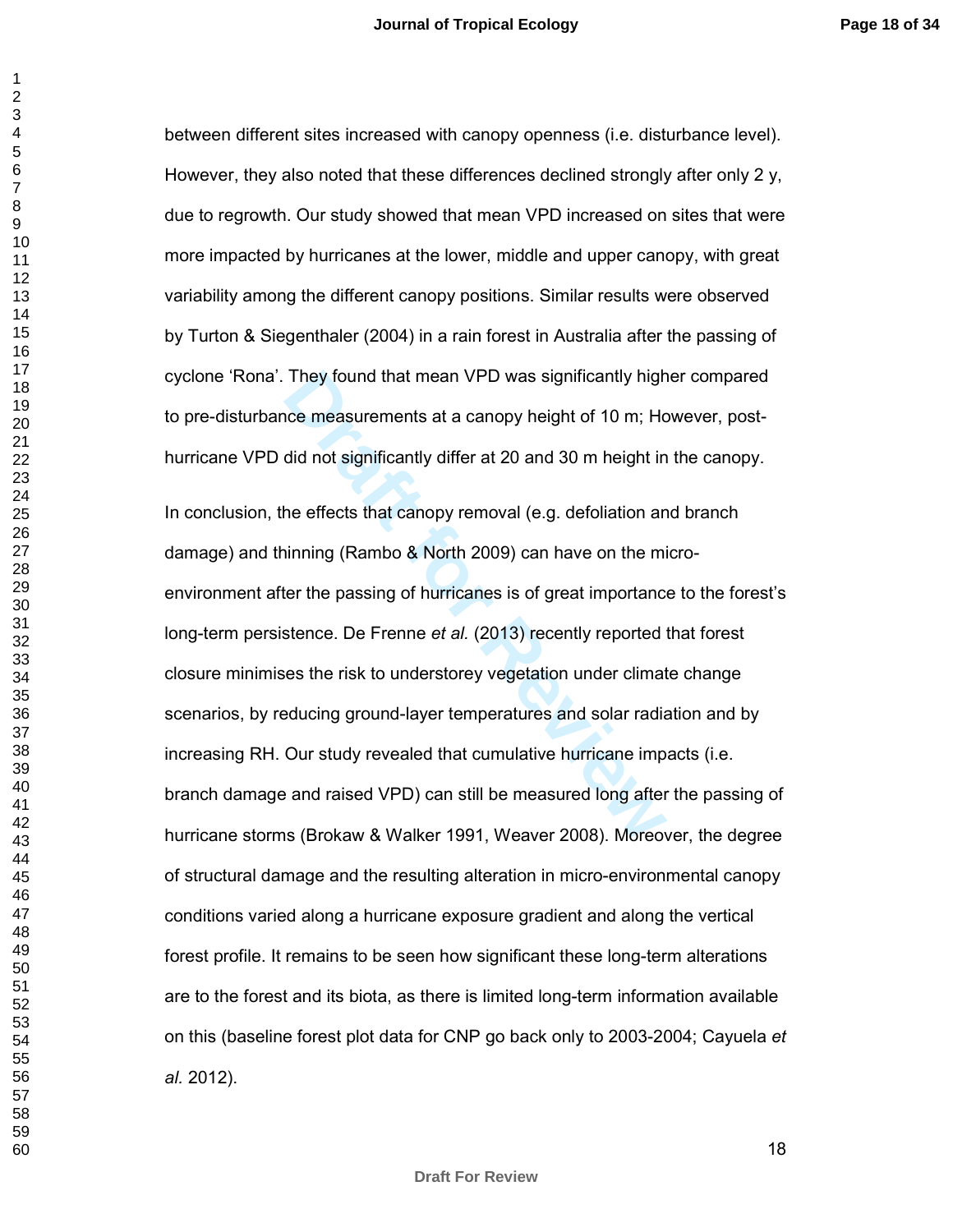# ACKNOWLEDGEMENTS

Their help with the data collection. Additionally, we<br>
Riordáin (Statistics Department, Trinity College Du<br>
on the data analysis.<br>
LITERATURE CITED<br>
D., EWERS, B. E. & MACKAY, D. S. 2008. Use of<br>
prepressure deficit to exp This project was funded by Trinity College, The University of Dublin, the Rufford Foundation, Operation Wallacea, British Airways and the Royal Geographic Society London (in collaboration with Dr. Merlijn Jocque). In particular, we thank Nicholas Hill (primary assistant), Waldo Etherington (Canopy Access Limited - CAL), Ian Geddes (CAL), Alex Turner (CAL) and José Omar Arteaga Mesía (local guide) for their help with the data collection. Additionally, we would like to thank Seán Ó Riordáin (Statistics Department, Trinity College Dublin) for his valuable advice on the data analysis.

# LITERATURE CITED

ADELMAN, J. D., EWERS, B. E. & MACKAY, D. S. 2008. Use of temporal patterns in vapor pressure deficit to explain spatial autocorrelation dynamics in tree transpiration. *Tree Physiology* 28:647-658.

BACON, M. A. 2004. *Water use efficiency in plant biology*. Blackwell Publishing Ltd., Boca Raton. 344 pp.

BAKER, D. S. 1994. *Evaluación ecológica rapida, Parque Nacional El Cusuco y Cordillera del Merendón, Honduras* The Nature Conservancy, Washington. 79 pp.

BATKE, S. P., JOCQUE, M. & KELLY, D. L. 2014. Modelling hurricane exposure and wind speed on a mesoclimate scale: a case study from Cusuco NP, Honduras. *PLoS ONE* 9:e91306.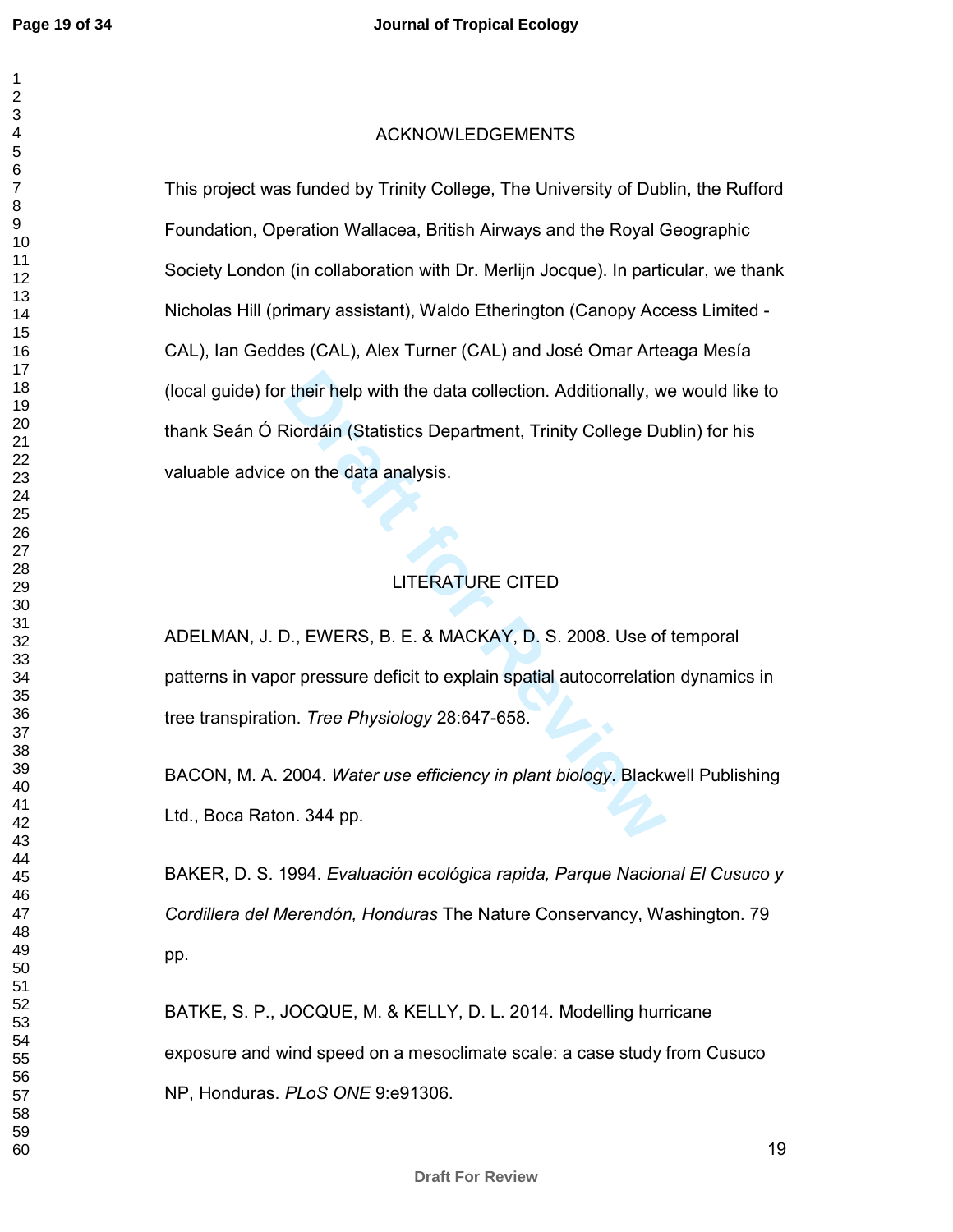BELLINGHAM, P. J., KAPOS, V., HEALEY, J. R., TANNER, E. V. J., KELLY, D. L., DALLING, J. W., BURNS, L. S., LEE, D. & SIDRAK, G. 1992. Hurricanes need not cause high mortality: the effects of hurricane Gilbert on forests in Jamaica. *Journal of Tropical Ecology* 8:217-223.

BENZING, D. H. 1990. *Vascular epiphytes - general biology and realted biota*. Cambridge University Press, Cambridge. 376 pp.

BOHLMAN, S. A., MATELSON, T. J. & NADKARNI, N. M. 1995. Moisture and temperature patterns of canopy humus and forest floor soil of a montane cloud forest, Costa Rica. *Biotropica* 27:13-19.

BOLTON, D. 1980. The computation of equivalent potential temperature. *Monthly Weather Review* 108:1046-1053.

A., MATELSON, T. J. & NADKARNI, N. M. 1995.<br>tterns of canopy humus and forest floor soil of a n<br>ica. *Biotropica* 27:13-19.<br>980. The computation of equivalent potential temp<br>er Review 108:1046-1053.<br>CHAMBERLIN, K. E. & FOS BOOSE, E. R., CHAMBERLIN, K. E. & FOSTER, D. R. 2001. Landscape and regional impacts of hurricanes in New England. *Ecological Monographs* 71:27- 48.

BOUCHER, D. H., VANDERMEER, J. H., YIH, K. & NELSON, Z. 1990. Contrasting hurricane damage in tropical rain forest and pine forest. *Ecology*  71:2022-2024.

BROKAW, N. V. L. & GREAR, J. S. 1991. Forest structure before and after hurricane Hugo at three elevations in the Luquillo Mountains, Puerto Rico. *Biotropica* 23:386-392.

 $\mathbf{1}$  $\overline{2}$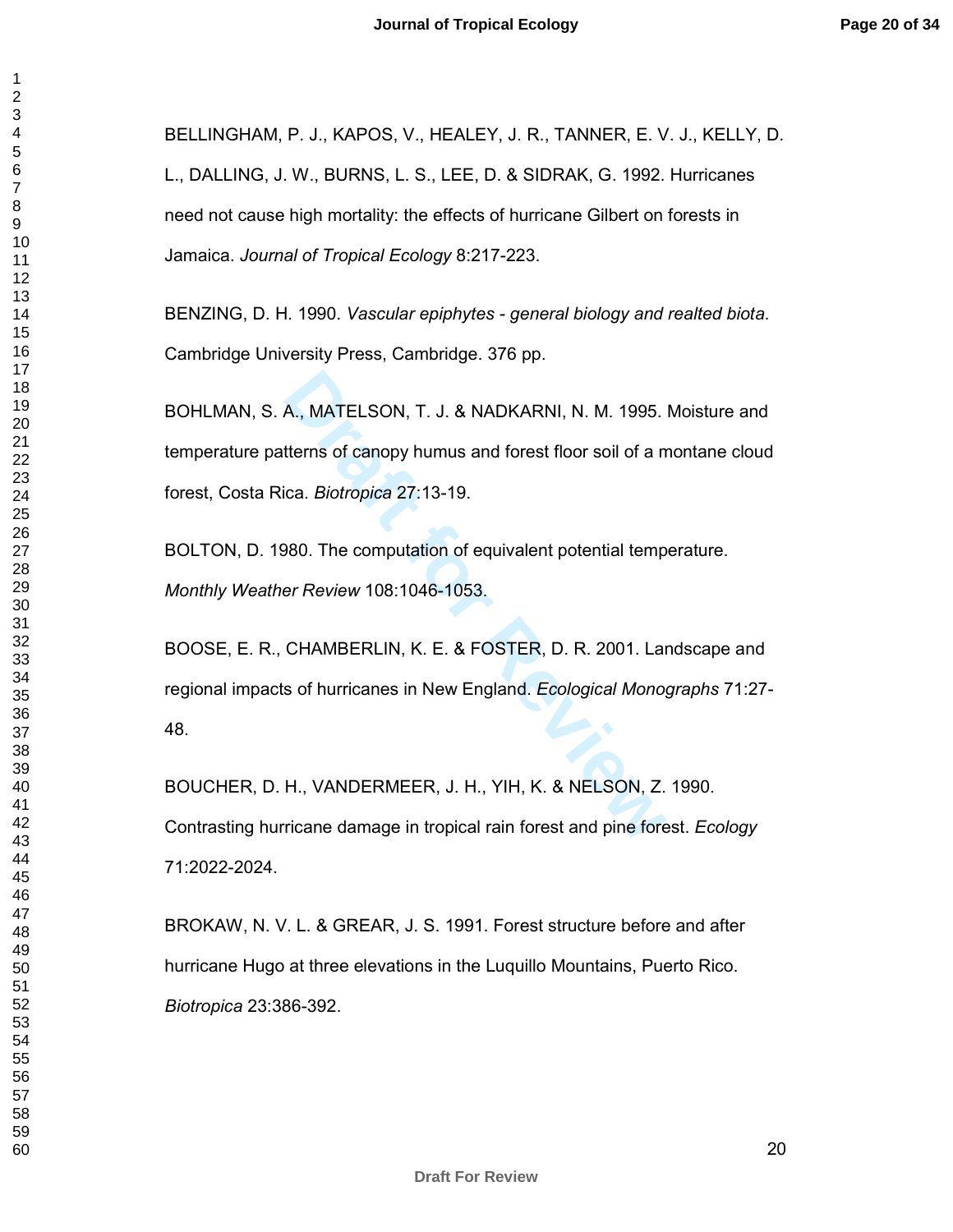#### **Journal of Tropical Ecology**

BROKAW, N. V. L. & WALKER, L. R. 1991. Summary of the effects of Caribbean hurricanes on vegetation. *Biotropica* 23:442-447.

CACH-PÉREZ, M. J., ANDRADE, J. L., CHILPA-GALVÁN, N., TAMAYO-CHIM, M., ORELLANA, R. & REYES-GARCÍA, C. 2013. Climatic and structural factors influencing epiphytic bromeliad community assemblage along a gradient of water-limited environments in the Yucatan Peninsula, Mexico. *Tropical Conservation Science* 6:283-302.

cience 6:283-302.<br>
GÁLVEZ-BRAVO, L., PÉREZ, R. P., DE ALBUQU<br>
J., ZAHAWI, R. A., RAMÍREZ-MARCIAL, N., GAI<br>
IAYAS, J. M. R., GONZÁLEZ-ESPINOSA, M., BA<br>
Á., FIGUEROA-RANGEL, B. L., GRIFFITH, D. M.<br>
.., OLVERA-VARGAS, M., SCH CAYUELA, L., GÁLVEZ-BRAVO, L., PÉREZ, R. P., DE ALBUQUERQUE, F. S., GOLICHER, D. J., ZAHAWI, R. A., RAMÍREZ-MARCIAL, N., GARIBALDI, C., FIELD, R., BENAYAS, J. M. R., GONZÁLEZ-ESPINOSA, M., BALVANERA, P., CASTILLO, M. Á., FIGUEROA-RANGEL, B. L., GRIFFITH, D. M., ISLEBE, G. A., KELLY, D. L., OLVERA-VARGAS, M., SCHNITZER, S. A., VELÁZQUEZ, E., WILLIAMS-LINERA, G., BREWER, S. W., CAMACHO-CRUZ, A., CORONADO, I., DE JONG, B., DEL CASTILLO, R., GRANZOW-DE LA CERDA, Í., FERNÁNDEZ, J., FONSECA, W., GALINDO-JAIMES, L., GILLESPIE, T. W., GONZÁLEZ-RIVAS, B., GORDON, J. E., HURTADO, J., LINARES, J., LETCHER, S. G., MANGAN, S. A., MEAVE, J. A., MÉNDEZ, E. V., MEZA, V., OCHOA-GAONA, S., PETERSON, C. J., RUIZ-GUTIERREZ, V., SNARR, K. A., DZUL, F. T., VALDEZ-HERNÁNDEZ, M., VIERGEVER, K. M., WHITE, D. A., WILLIAMS, J. N., BONET, F. J. & ZAMORA, R. 2012. The Tree Biodiversity Network (BIOTREE-NET): prospects for biodiversity research and conservation in the Neotropics. *Biodiversity & Ecology* 4:211-224.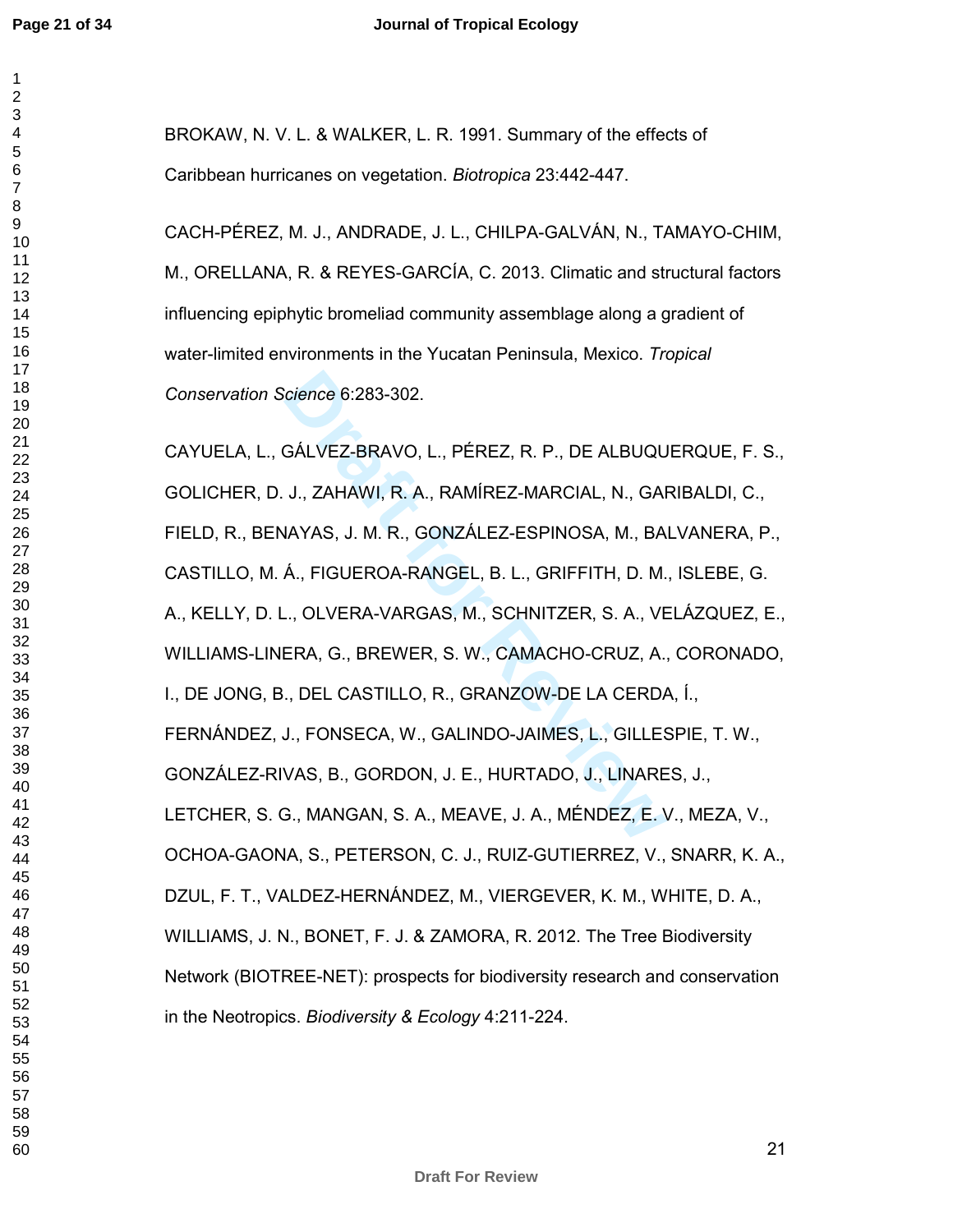DAVIES-COLLEY, R. J., PAYNE, G. W. & VAN ELSWIJK, M. 2000.

Microclimate gradients across a forest edge. *New Zealand Journal of Ecology*  24:111-121.

**, O., GILLIAM, F. S., HÉDL, R., HEINKEN, T., HE<br>IENKINS, M. A., KELLY, D. L., KIRBY, K. J., MITO<br>IEWMAN, M., PETERKEN, G., PETŘÍK, P., SCHU<br>VAN CALSTER, H., WALLER, D. M., WALTHER,<br>K. D., WULF, M., GRAAE, B. J. & VERHEYEN** DE FRENNE, P., RODRÍGUEZ-SÁNCHEZ, F., COOMES, D. A., BAETEN, L., VERSTRAETEN, G., VELLEND, M., BERNHARDT-RÖMERMANN, M., BROWN, C. D., BRUNET, J., CORNELIS, J., DECOCQ, G. M., DIERSCHKE, H., ERIKSSON, O., GILLIAM, F. S., HÉDL, R., HEINKEN, T., HERMY, M., HOMMEL, P., JENKINS, M. A., KELLY, D. L., KIRBY, K. J., MITCHELL, F. J. G., NAAF, T., NEWMAN, M., PETERKEN, G., PETŘÍK, P., SCHULTZ, J., SONNIER, G., VAN CALSTER, H., WALLER, D. M., WALTHER, G.-R., WHITE, P. S., WOODS, K. D., WULF, M., GRAAE, B. J. & VERHEYEN, K. 2013. Microclimate moderates plant responses to macroclimate warming. *Proceedings of the National Academy of Sciences* 110:18561–18565.

DE GOUVENAIN, R. C. & SILANDER, J. A. 2003. Do tropical storm regimes influence the structure of tropical lowland rain forests? *Biotropica* 35:166-180.

DONALD, B. A. 1936. Relative humidity or vapor pressure deficit. *Ecology*  17:277-282.

ENSOR, M. O. 2009. *The legacy of hurricane Mitch: lessons from post-disaster reconstruction in Honduras*. University of Arizona Press, Tucson. 240 pp.

EVERHAM, E. M. & BROKAW, N. V. L. 1996. Forest damage and recovery from catastrophic wind. *Botanical Review* 62:113-185.

 $\mathbf{1}$  $\overline{2}$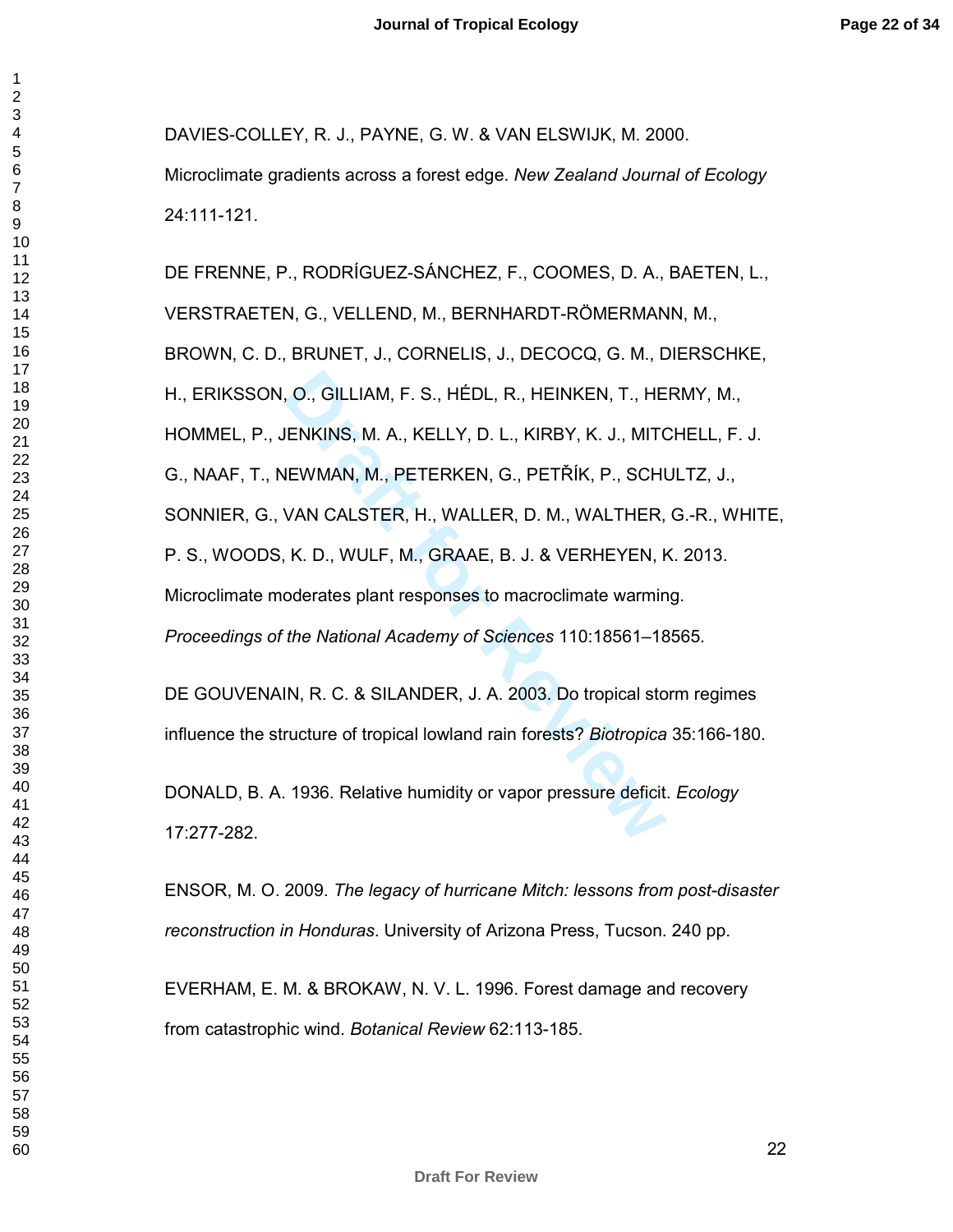FETCHER, N., OBERBAUER, S. F. & STRAIN, B. R. 1985. Vegetation effects on microclimate in lowland tropical forest in Costa Rica. *International Journal of Biometeorology* 29:145-155.

FOSTER, D. R. & BOOSE, E. R. 1992. Patterns of forest damage resulting from catastrophic wind in central New England, USA. *Journal of Ecology* 80:79-98.

HARBORNE, A. R., AFZAL, D. C. & ANDREWS, M. J. 2001. Honduras: Caribbean coast. *Marine Pollution Bulletin* 42:1221-1235.

**EXECUTE: A FINDITE FOR ANDREWS, M. J. 2001. Hornor, M. Andrine Pollution Bulletin 42:1221-1235.**<br> **Draft Formation Bulletin 42:1221-1235.**<br> **Draft Formation Bulletin 42:1221-1235.**<br> **Draft Formation Bulletin and Bulletin** HEIKKINEN, R. K., LUOTO, M., ARAÚJO, M. B., VIRKKALA, R., THUILLER, W. & SYKES, M. T. 2006. Methods and uncertainties in bioclimatic envelope modelling under climate change. *Progress in Physical Geography* 30:751-777.

KING, D. A. 1986. Tree form, height growth, and susceptibility to wind damage in *Acer saccharum*. *Ecology* 67:980-990.

KOCH, G. W., SILLETT, S. C., JENNINGS, G. M. & DAVIS, S. D. 2004. The limits to tree height. *Nature* 428:851-854.

LEWIS, R. J. & BANNAR-MARTIN, K. H. 2011. The impact of cyclone Fanele on a tropical dry forest in Madagascar. *Biotropica* 44:1-6.

LUGO, A. E., ROGERS, C. S. & NIXON, S. W. 2000. Hurricanes, coral reefs and rainforests: resistance, ruin and recovery in the Caribbean. *AMBIO: A Journal of the Human Environment* 29:106-114.

MARTIN, T. J. & OGDEN, J. 2006. Wind damage and response in New Zealand forests: a review. *New Zealand Journal of Ecology* 30:295-310.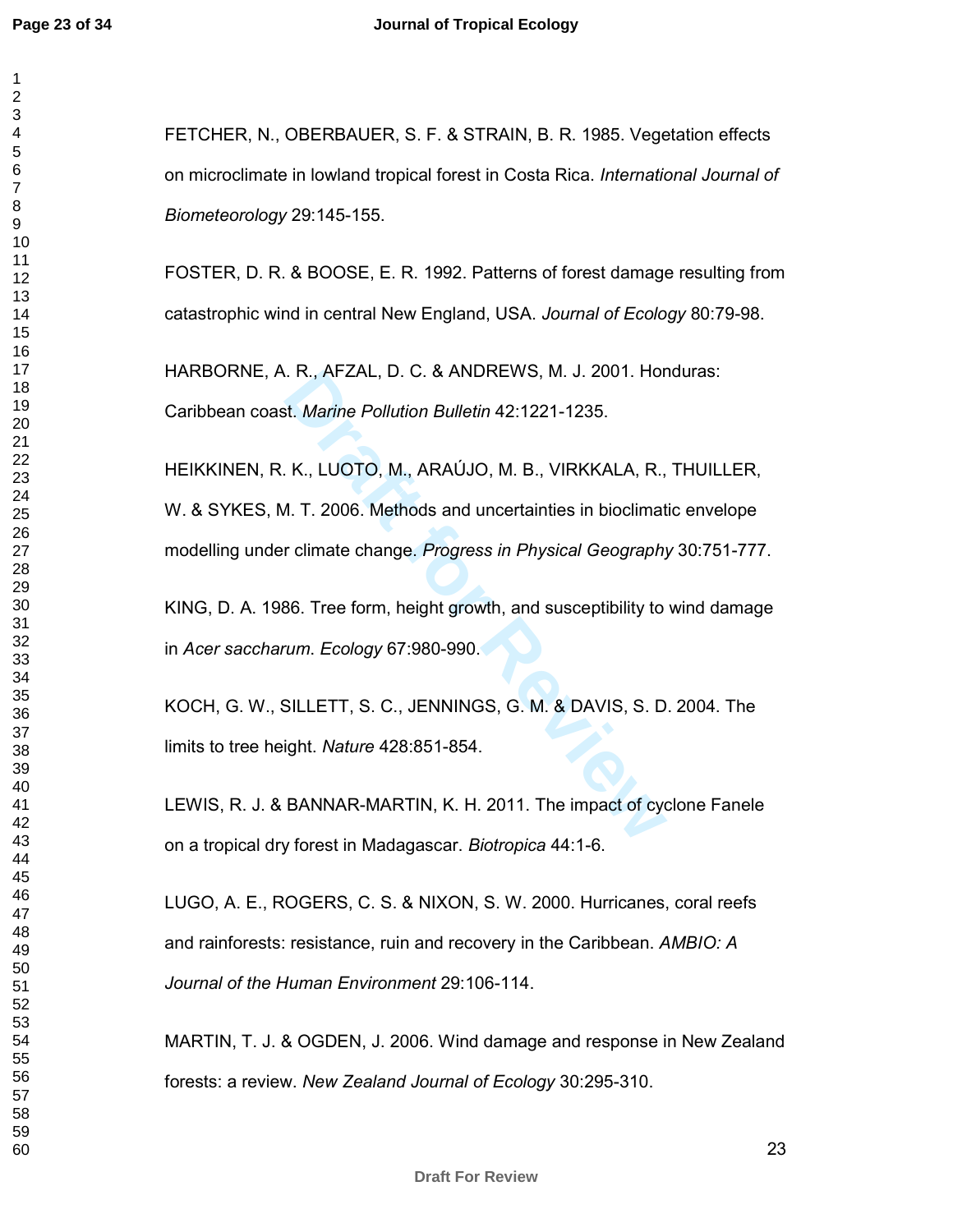MCCALLUM, D. J., MASON, E. G. & WHITLEY, B. 2007. Influence of exposure and elevation on radiata pine branch size, log velocity, sweep, taper and value. *New Zealand Journal of Forestry* 52:10-16.

MEYER, C. L., SISK, T. D. & COVINGTON, W. W. 2001. Microclimatic changes induced by ecological restoration of ponderosa pine forests in northern Arizona. *Restoration Ecology* 9:443-452.

MURRAY, F. W. 1967. On the computation of saturation vapor pressure. *Journal of Applied Meteorology* 6:203-204.

O'BRIEN, R. 2007. A caution regrading rules of thumb for variance inflation factors *Quality and Quantity* 41:673-690.

PIELKE, R. A., RUBIERA, J., LANDSEA, C., FERNANDEZ, M. L. & KLEIN, R. 2003. Hurricane vulnerability in Latin America and the Caribbean: normalized damage and loss potentials. *Natural Hazards Review* 4:101-114.

1. 1967. On the computation of saturation vapor pr<br>
ied Meteorology 6:203-204.<br>
1007. A caution regrading rules of thumb for variand<br>
2017. A caution regrading rules of thumb for variand<br>
2017. A caution regrading rules of PUTZ, F. E., COLEY, P. D., LU, K., MONTALVO, A. & AIELLO, A. 1983. Uprooting and snapping of trees: structural determinants and ecological consequences. *Canadian Journal of Forest Research* 13:1011-1020.

RAMBO, T. R. & NORTH, M. P. 2009. Canopy microclimate response to pattern and density of thinning in a Sierra Nevada forest. *Forest Ecology and Management* 257:435-442.

RICHARDS, P. W. 1996. *The tropical rain forest.* (Second edition). Cambridge University Press, Cambridge. 575 pp.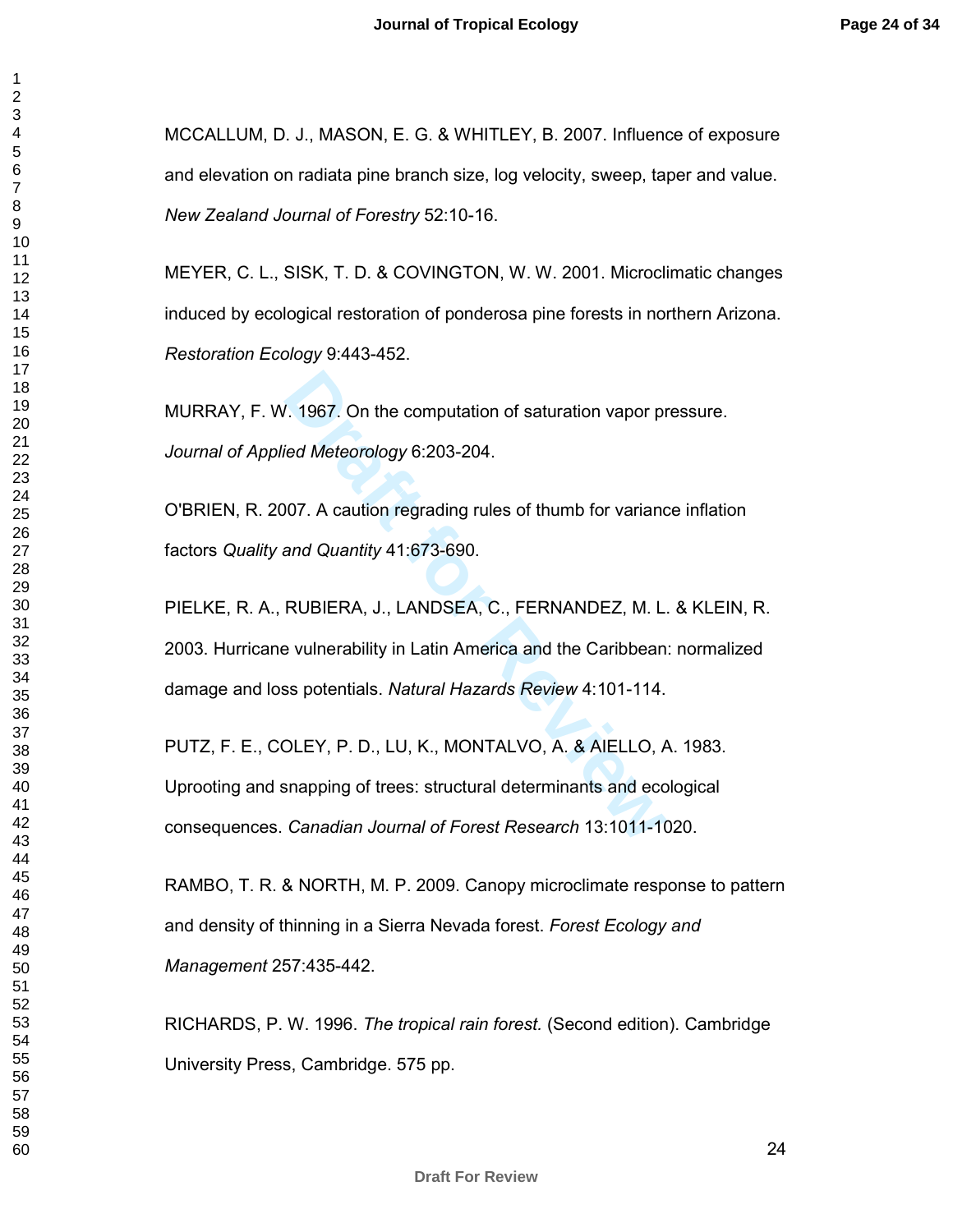SALDAÑA, A., PARRA, M. J., FLORES-BAVESTRELLO, A., CORCUERA, L. J. & BRAVO, L. A. 2013. Effects of forest successional status on microenvironmental conditions, diversity, and distribution of filmy fern species in a temperate rainforest. *Plant Species Biology* doi: 10.1111/1442-1984.12020.

SHAW, D. C. 2004. Vertical organisation of canopy biota. Pp. 73-78. in Lowman, M. D. & Rinker, H. B. (eds.). *Forest canopies*. Elsevier Academic Press, London.

STRECK, N. A. 2003. Stomatal responses to water vapor pressure defecit: an unsolved issue. *Current Agricultural Science and Technology* 9:317-322.

STUNTZ, S., SIMON, U. & ZOTZ, G. 2002. Rainforest air-conditioning: the moderating influence of epiphytes on the microclimate in tropical tree crowns. *International Journal of Biometeorology* 46:53-59.

2003. Stomatal responses to water vapor pressu<br>
Current Agricultural Science and Technology 9:3<br>
IMON, U. & ZOTZ, G. 2002. Rainforest air-condition<br>
uence of epiphytes on the microclimate in tropical<br>
urnal of Biometeorolo STURTEVANT, B. R., MIRANDA, B. R., WOLTER, P. T., JAMES, P. M. A., FORTIN, M. J. & TOWNSEND, P. A. 2014. Forest recovery patterns in response to divergent disturbance regimes in the Border Lakes region of Minnesota (USA) and Ontario (Canada). *Forest Ecology and Management*  313:199-211.

SZARZYNKI, J. & ANHUF, D. 2001. Micrometerological conditions and canopy energy exchanges of a neortopical rain forest (Surumoni-Crane project, Venezuela). *Plant Ecology* 153:231-239.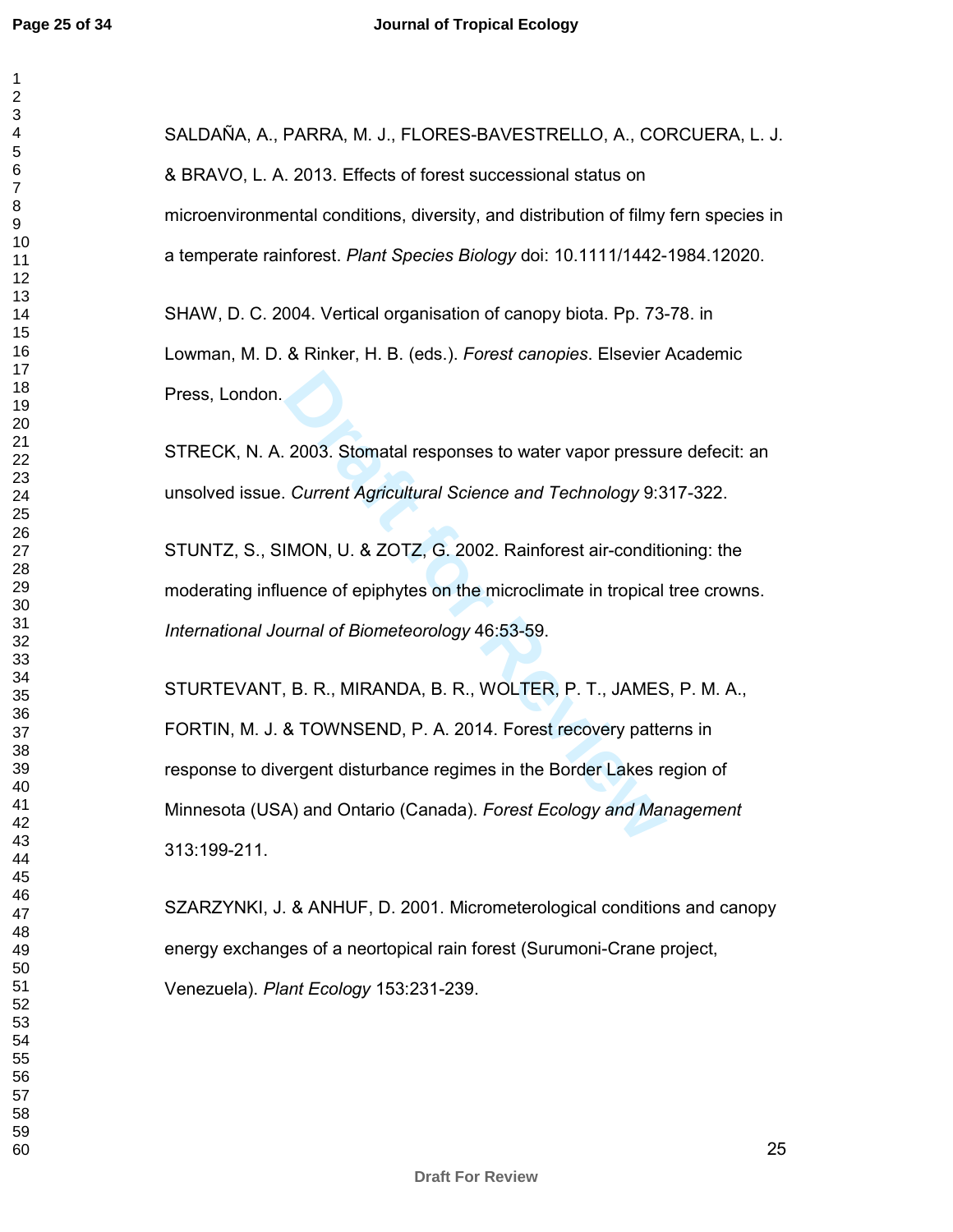TURNER, M. G., BAKER, W. L., PETERSON, C. J. & PEET, R. K. 1998. Factors influencing sucession: lessons from large, infrequent natural disturbances. *Ecosystems* 6:511-523.

TURTON, S. 2013. Tropical cyclones and forest dynamics under a changing climate: what are the long-term implications for tropical forest canopies in the cyclone belt? Pp. 105-111. in Lowman, M., Devy, S. & Ganesh, T. (eds.). *Treetops at risk*. Springer, New York

Example For New York<br>
2. & SIEGENTHALER, D. T. 2004. Immediate impare on the microclimate of a rain-forest canopy in not<br>
2. and of Tropical Ecology 20:583-586.<br>
2. RIVERA, L. W., ZIMMERMAN, J. K., AIDE, T. M.,<br>
3. 2004. E TURTON, S. M. & SIEGENTHALER, D. T. 2004. Immediate impacts of a severe tropical cyclone on the microclimate of a rain-forest canopy in north-east Australia. *Journal of Tropical Ecology* 20:583-586.

URIARTE, M., RIVERA, L. W., ZIMMERMAN, J. K., AIDE, T. M., POWER, A. G. & FLECKER, A. S. 2004. Effects of land use history on hurricane damage and recovery in a neotropical forest. *Plant Ecology* 174:49-58.

WEAVER, P. L. 2008. Dwarf forest recovery after disturbances in the Luquillo Mountains of Puerto Rico. *Caribbean Journal of Science* 44:150-163.

WEISHAMPEL, J. F., DRAKE, J. B., COOPER, A., BLAIR, J. B. & HOFTON, M. 2007. Forest canopy recovery from the 1938 hurricane and subsequent salvage damage measured with airborne LiDAR. *Remote Sensing of Environment*  109:142-153.

XI, W., PEET, R. K., DECOSTER, J. K. & URBAN, D. L. 2008. Tree damage risk factors associated with large, infrequent wind disturbances of Carolina forests. *Forestry* 81:318-334.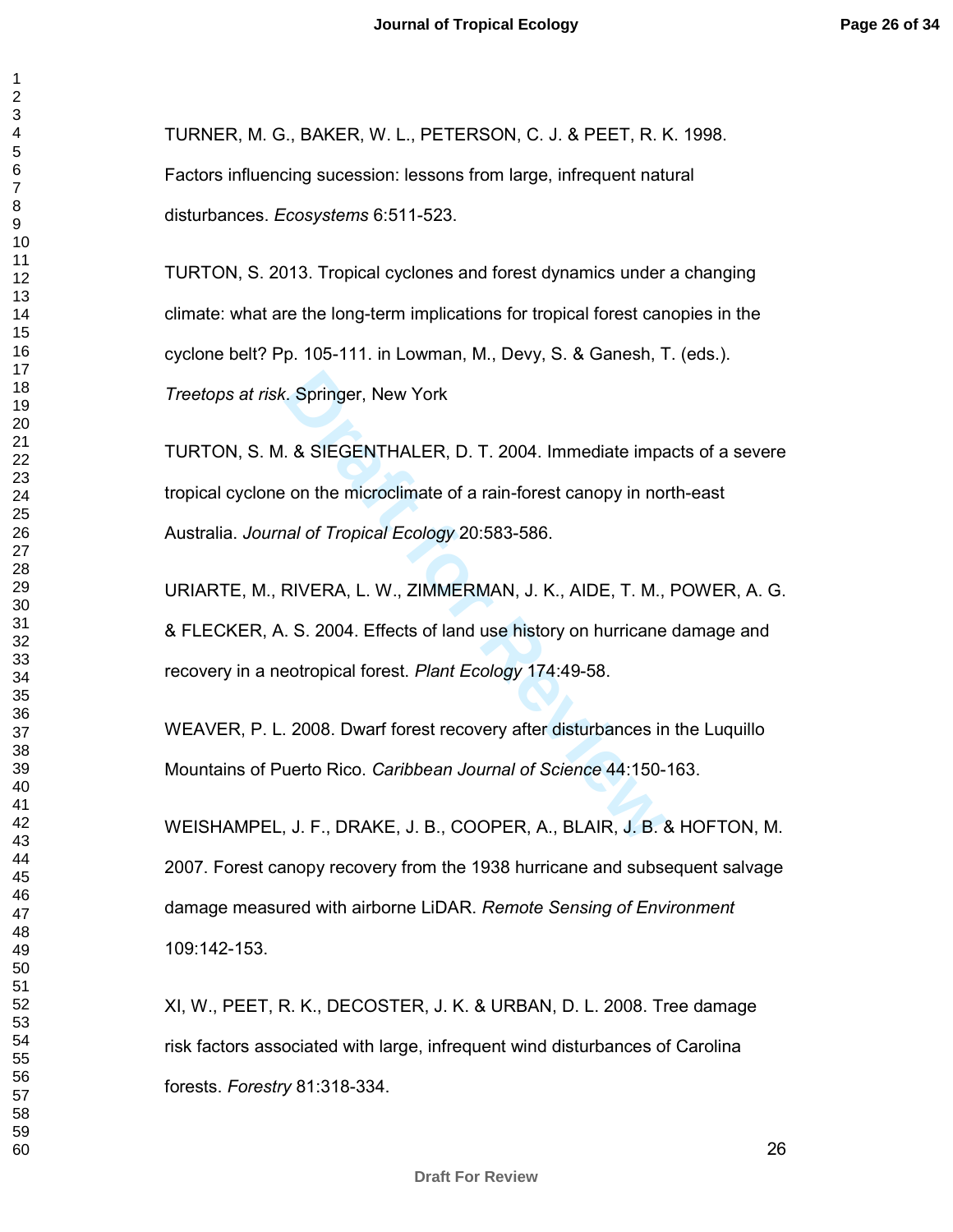$\mathbf{1}$ 

ZIMMERMAN, J. K., EVERHAM, E. M., WAIDE, R. B., LODGE, D. J., TAYLOR, C. M. & BROKAW, N. V. L. 1994. Responses of tree species to hurricane winds in subtropical wet forest in Puerto Rico: implications for tropical tree life histories. *Journal of Ecology* 82:911-922.

## TABLES

**Priority is a comparison was made to compares following hurricane perturbation at Cusuco Nat<br>
It tree groups. Group one consisted of** *Quercus* **sp<br>** *Praciflua***, conifers (***Pinus maximinoi* **and** *P. tecunum***<br>
Trappecies. Gro Table 1.** A LLM pairwise residual comparison was made to compare branch damage responses following hurricane perturbation at Cusuco National Park, among different tree groups. Group one consisted of *Quercus* spp., *Liquidambar styraciflua*, conifers (*Pinus maximinoi* and *P. tecunumanii*) and other angiosperm species. Group two consisted of *L. styraciflua*, conifers and other angiosperm species. Group three consisted of conifers and angiosperm species. Comparisons were made among branches that were not damaged (none), had minor damage (minor) and were severely damaged (severe). Pvalues are given for each comparison. The plus and minus signs indicate the direction (positive or negative) of the comparison.

| Tree group  | One                | <b>One</b> | <b>One</b>         | Two      | Two    | Two      | Three    | Three              | <b>Three</b>       |
|-------------|--------------------|------------|--------------------|----------|--------|----------|----------|--------------------|--------------------|
| Damage      | None               | Minor      | Severe             | None     | Minor  | Severe   | None     | Minor              | Severe             |
| Other       | $^{(+)}$           | $(-)$      | $(\textnormal{-})$ | $^{(+)}$ | $(-)$  | $(-)$    | $^{(+)}$ | $(\textnormal{-})$ | $(\textnormal{-})$ |
| angiosperms | < 0.01             | < 0.01     | < 0.01             | < 0.01   | < 0.01 | < 0.01   | < 0.01   | < 0.01             | < 0.01             |
| Liquidambar | ns                 | ns         | ns                 | ns       | ns     | ns       |          |                    |                    |
| Pinus       | $(\textnormal{-})$ | $(+)$      | $(+)$              | $(-)$    | $(+)$  | $^{(+)}$ | $(-)$    | $^{(+)}$           | $^{(+)}$           |
| (conifer)   | < 0.01             | < 0.01     | < 0.01             | < 0.01   | < 0.01 | < 0.01   | < 0.01   | < 0.01             | < 0.01             |
| Quercus     | ns                 | ns         | ns                 |          |        |          |          |                    |                    |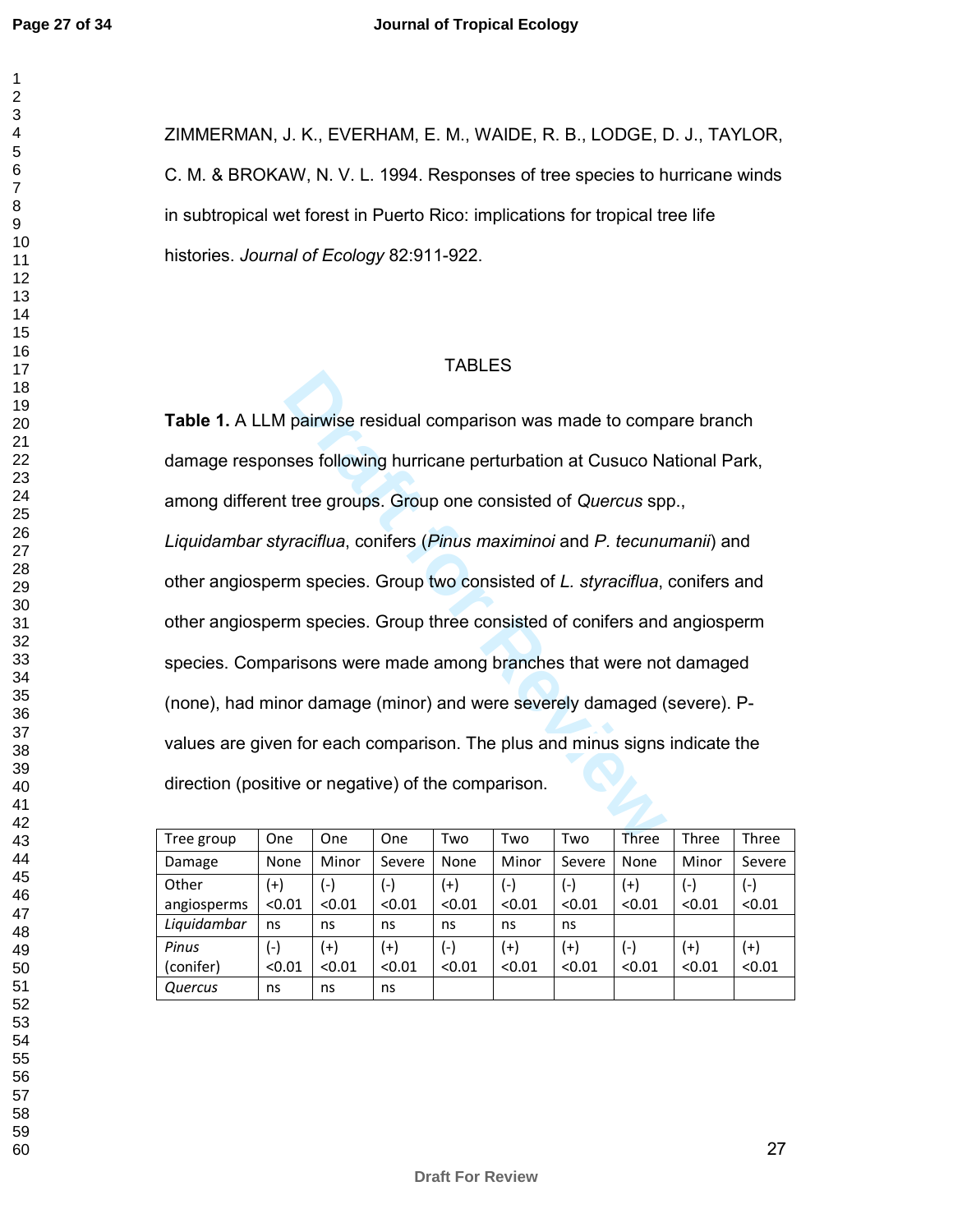**Table 2.** Assessing VPD in Cusuco National Park, Honduras. Maximum likelihood ratio tests were used to identify how VPD changed in response to altitude, monthly fluctuations, plot location, canopy position (namely lower, middle and upper canopy) and hurricane exposure (i.e. EVSS\_S). The tests were run using different interaction and random effect combinations. The model with the lowest AIC and BIC (Bayesian information criterion) was retained (i.e. the best-fit model) and a Chi-squared test was used to test for significance (Pr>Chisq).

| the best-fit model) and a Chi-squared test was used to test for significance |                                                            |                |            |            |            |  |  |  |
|------------------------------------------------------------------------------|------------------------------------------------------------|----------------|------------|------------|------------|--|--|--|
| (Pr>Chisq).                                                                  |                                                            |                |            |            |            |  |  |  |
|                                                                              |                                                            |                |            |            |            |  |  |  |
| Model                                                                        | Form                                                       | df             | <b>AIC</b> | <b>BIC</b> | Pr(>Chisq) |  |  |  |
| M1a                                                                          | VPD ~ 1 + EVSS $S$ + Altitude + (1 Plot) +                 | $\overline{7}$ | 580.51     | 609.14     | < 0.01     |  |  |  |
|                                                                              | $(1   Position) + (1   Month)$                             |                |            |            |            |  |  |  |
| M1b                                                                          | VPD~ 1 + EVSS S + Altitude * $(1   Plot) * (1  $           | 8              | 582.07     | 614.78     | < 0.01     |  |  |  |
|                                                                              | Position) * $(1   \text{Month})$ * $(1   \text{ Species})$ |                |            |            |            |  |  |  |
| M <sub>1</sub> c                                                             | VPD ~ 1 + EVSS $S$ + Altitude + (1   Plot) + (1            | 8              | 582.07     | 614.78     | >0.05      |  |  |  |
|                                                                              | Position) + $(1   \text{Month}) + (1   \text{ Species})$   |                |            |            |            |  |  |  |
| M1d                                                                          | VPD ~ 1 + EVSS_S * (1 Plot) * (1 Month) * (1               | 6              | 591.94     | 616.47     | >0.05      |  |  |  |
|                                                                              | Position)                                                  |                |            |            |            |  |  |  |
| M <sub>1e</sub>                                                              | VPD ~ 1 + EVSS S + Altitude * (1  Position) *              | 6              | 711.68     | 736.22     | >0.05      |  |  |  |
|                                                                              | $(1   \text{Month})$                                       |                |            |            |            |  |  |  |
| M1f                                                                          | VPD ~ $1 +$ EVSS S + Altitude * (1 Plot) *                 | 6              | 743.98     | 768.52     | >0.05      |  |  |  |
|                                                                              | $(1   \text{Month})$                                       |                |            |            |            |  |  |  |
| M1g                                                                          | VPD $\sim$ 1 + EVSS_S + Altitude * (1 Plot) *              | $\overline{7}$ | 745.84     | 774.47     | < 0.01     |  |  |  |
|                                                                              | $(1   \text{Month}) * (1   \text{Species})$                |                |            |            |            |  |  |  |
| M1h                                                                          | VPD $\sim$ 1 + EVSS_S + Altitude * (1 Plot) *              | 6              | 1225.18    | 1249.72    | >0.05      |  |  |  |
|                                                                              | (1 Position)                                               |                |            |            |            |  |  |  |
| M1i                                                                          | VPD $\sim$ 1 + EVSS_S + Altitude * (1 Plot) *              | $\overline{7}$ | 1227.18    | 1255.81    | >0.05      |  |  |  |
|                                                                              | (1 Position)* (1 Species)                                  |                |            |            |            |  |  |  |
| M1j                                                                          | VPD ~ $1 +$ EVSS_S + Altitude * (1 Plot) *                 | 6              | 1256.27    | 1280.8     | >0.05      |  |  |  |
|                                                                              | (1 Species)                                                |                |            |            |            |  |  |  |

 $\mathbf{1}$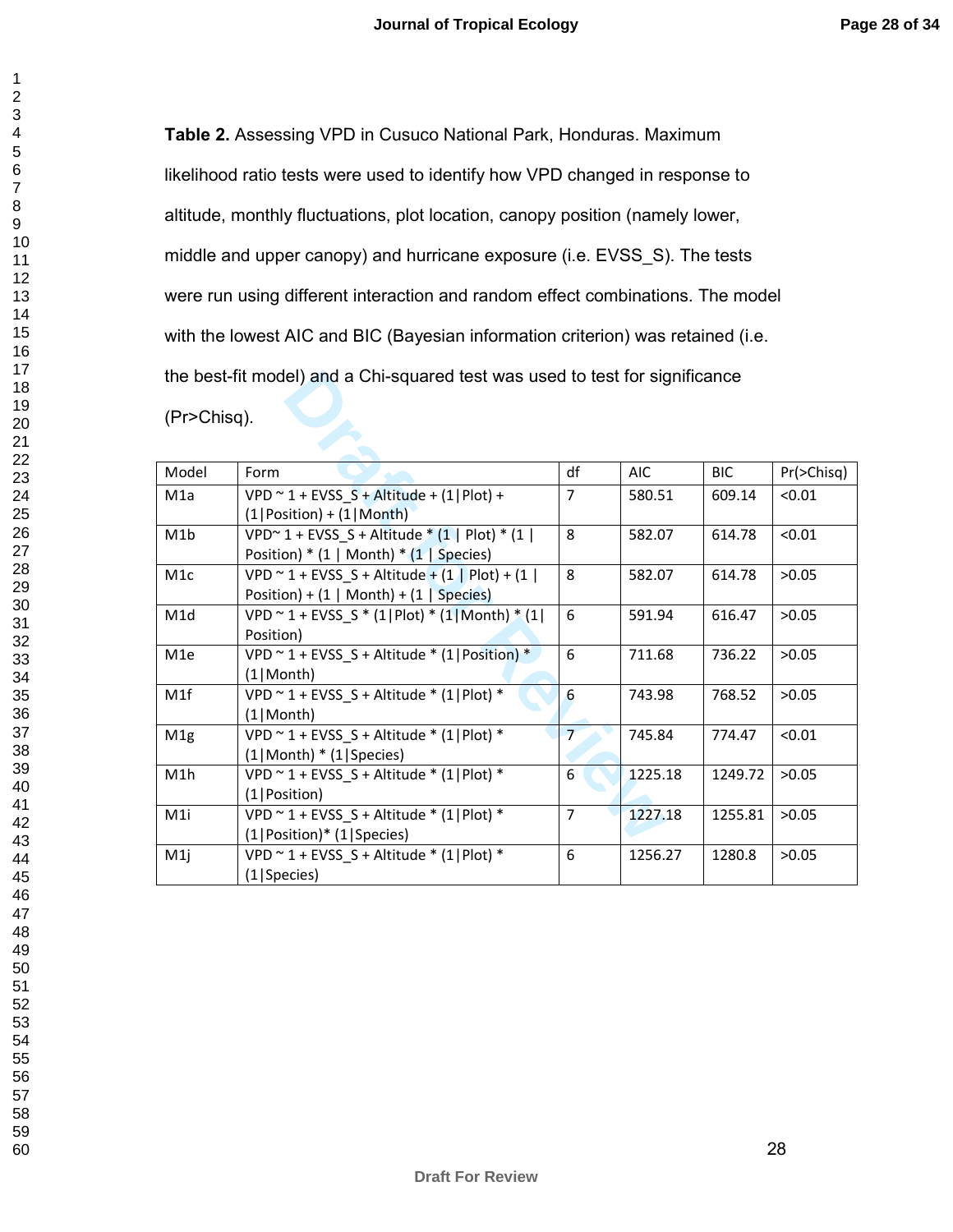**Table 3.** The best-fit model that explained most of the variation of VPD in Cusuco National Park, Honduras. The model was rerun using restricted maximum likelihood estimation (REML). The contribution to the model of each random and fixed effect is presented.

| Variables         | <b>Effects</b> | Variance | <b>SD</b> | Estimate | Error  |
|-------------------|----------------|----------|-----------|----------|--------|
| Month             | Random         | 0.8      | 0.9       |          |        |
| Plot              | Random         | 0.2      | 0.4       |          |        |
| Canopy position   | Random         | 0.1      | 0.4       |          |        |
| Tree species      | Random         | 0        | 0         |          |        |
| <b>EVSS south</b> | Fixed          |          | 0.1       | 0.1      | 0.8    |
| Altitude          | Fixed          |          | 0.0005    | $-0.002$ | $-3.8$ |

Effects Variance SD Estimate Error<br>
Random 0.8 0.9<br>
Random 0.2 0.4<br>
Random 0 0 0<br>
Fixed 0.1 0.1 0.8<br>
Fixed 0.0005 -0.002 -3.8<br>
ary of the variance from the LM that explained model<br>
Din Cusuco National Park, Honduras. For e **Table 4.** Summary of the variance from the LM that explained most of the variation in VPD in Cusuco National Park, Honduras. For each contributing variable (i.e. month, altitude, EVSS south and canopy position), the remaining variance (exclusion of individual variables from the model), the difference in variance and the total variance (%) are presented.

| Variables       | Remaining variance (Adj-R <sup>2</sup> ) | Difference $(Adj-R2)$ | Total variance (%) |
|-----------------|------------------------------------------|-----------------------|--------------------|
| Total variance  | 0.83                                     | 0.17                  | 100                |
| Month           | 0.53                                     | 0.48                  | 67                 |
| Altitude        | 0.18                                     | 0.82                  | 15                 |
| EVSS south      | 0.14                                     | 0.86                  | 12                 |
| Canopy position | 0.07                                     | 0.93                  | 6                  |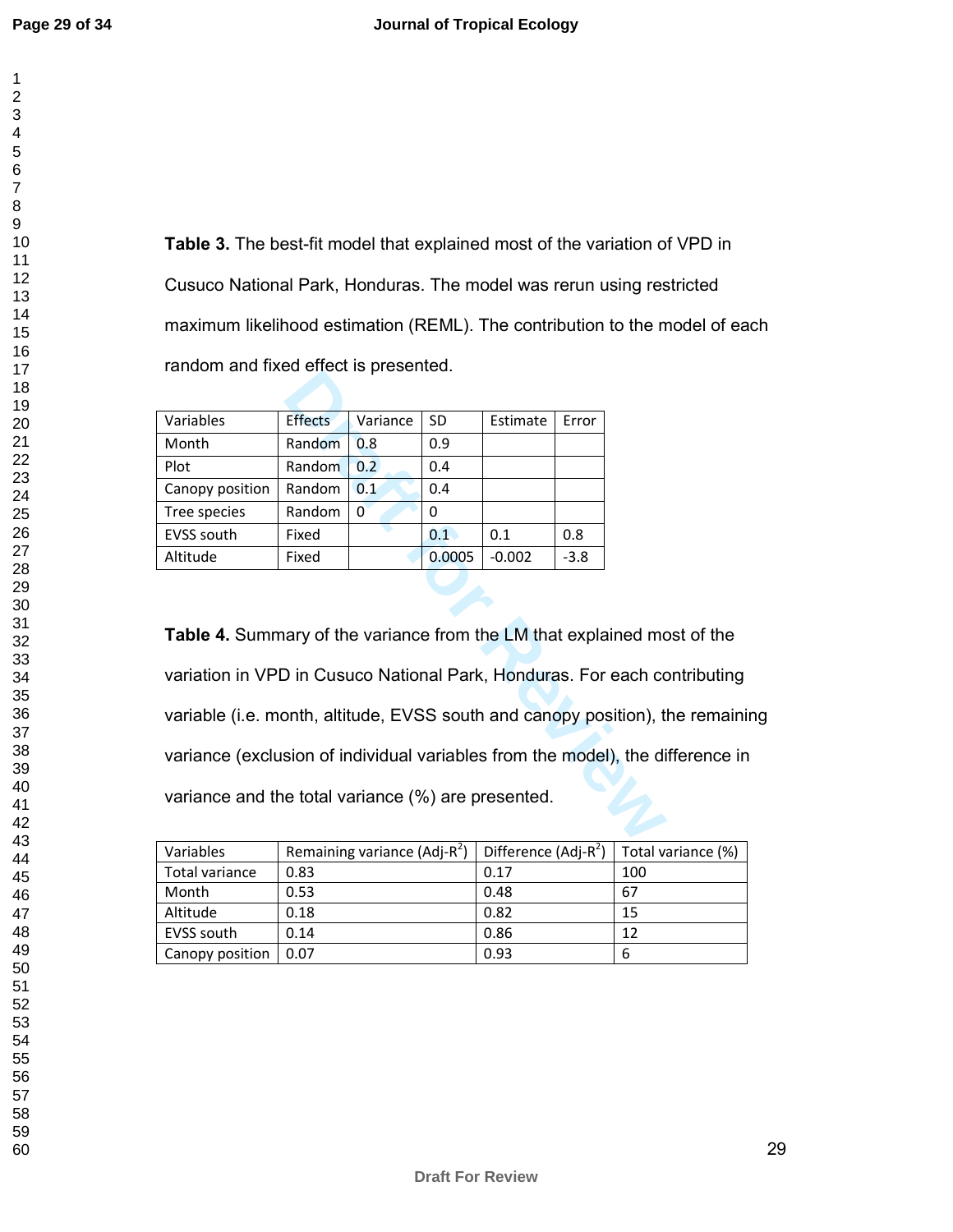**Table 5.** Mean and standard deviation of changes in VPD in Cusuco National Park, Honduras. The mean, maximum and minimum VPD for each month are given for the lower, middle and upper canopy.

| Month     | $VPD_{mean}$ |            |            | $\mathsf{VPD}_{\mathsf{max}}$ |              |            | $VPD_{min}$  |            |            |
|-----------|--------------|------------|------------|-------------------------------|--------------|------------|--------------|------------|------------|
|           | Lower        | Middle     | Upper      | Lower                         | Middle       | Upper      | Lower        | Middle     | Upper      |
| January   | $1.35 \pm$   | $1.75 \pm$ | $1.82 \pm$ | $6.83 \pm$                    | $7.27 \pm$   | $7.38 \pm$ | $0.02 \pm$   | $0.04 \pm$ | $0.03 \pm$ |
|           | 0.53         | 0.43       | 0.65       | 1.66                          | 0.93         | 1.5        | 0.06         | 0.09       | 0.08       |
| February  | $2.84 \pm$   | $3.53 \pm$ | $3.67 \pm$ | $6.09 \pm$                    | $6.68 \pm$   | $6.69 \pm$ | $0.16 \pm$   | $0.23 \pm$ | $0.27 \pm$ |
|           | 0.96         | 0.68       | 0.99       | $\mathbf{1}$                  | 0.81         | 0.95       | 0.19         | 0.31       | 0.25       |
| March     | $2.45 \pm$   | 3±         | $3.11 \pm$ | $6.49 \pm$                    | $6.84 \pm$   | $6.94 \pm$ | $0.04 \pm$   | $0.13 \pm$ | $0.06 \pm$ |
|           | 0.49         | 0.35       | 0.41       | 0.53                          | 0.29         | 0.39       | 0.09         | 0.23       | 0.15       |
| April     | $3.5 \pm$    | $4.19 +$   | $4.44 \pm$ | $8.04 \pm$                    | $9.11 \pm$   | $9.24 \pm$ | $0.2 \pm$    | $0.25 \pm$ | $0.32 \pm$ |
|           | 0.89         | 0.65       | 0.78       | 1.01                          | 0.37         | 0.79       | 0.29         | 0.33       | 0.3        |
| May       | $3.07 \pm$   | $3.71 \pm$ | $4.01 \pm$ | $8.62 \pm$                    | $9.41 \pm$   | $9.99 \pm$ | $0.28 \pm$   | $0.38 \pm$ | $0.45 \pm$ |
|           | 0.99         | 0.82       | 0.85       | 1.56                          | 1.61         | 1.54       | 0.35         | 0.39       | 0.41       |
| June      | $2.25 \pm$   | $2.73 \pm$ | $2.88 \pm$ | $5.88 \pm$                    | $6.8 \pm$    | $7.15 \pm$ | $0.29 \pm$   | $0.48 \pm$ | $0.45 \pm$ |
|           | 1.03         | 1.06       | 1.12       | 1.66                          | 1.82         | 2.01       | 0.34         | 0.42       | 0.36       |
| July      | $2.04 \pm$   | $2.45 \pm$ | $2.78 \pm$ | $6.22 \pm$                    | $6.91 \pm$   | $7.9 \pm$  | $0.38 \pm$   | $0.55 \pm$ | $0.49 \pm$ |
|           | 0.69         | 0.72       | 0.83       | 1.02                          | 1.26         | 1.62       | 0.36         | 0.45       | 0.38       |
| August    | $2.23 \pm$   | $2.8 \pm$  | $3.19 \pm$ | $6.71 \pm$                    | $7.2 \pm$    | $7.89 \pm$ | $0.55 \pm$   | $0.76 \pm$ | $0.86 \pm$ |
|           | 0.77         | 0.74       | 1.02       | 1.29                          | $\mathbf{1}$ | 1.37       | 0.6          | 0.77       | 0.94       |
| September | $2.29 \pm$   | $2.87 \pm$ | $3.08 \pm$ | $7.29 \pm$                    | $7.83 \pm$   | $8.62 \pm$ | $0.41 \pm$   | $0.72 \pm$ | $0.63 \pm$ |
|           | 0.8          | 0.65       | 0.73       | 1.48                          | 0.94         | 1.21       | 0.35         | 0.37       | 0.37       |
| October   | $1.29 \pm$   | $1.87 \pm$ | 2±         | 5.6 $\pm$                     | $7.21 \pm$   | $7.97 \pm$ | $0.09 \pm$   | $0.15 \pm$ | $0.14 \pm$ |
|           | 0.62         | 0.49       | 0.59       | 1.54                          | 1.1          | 1.71       | 0.12         | 0.23       | 0.14       |
| November  | $0.47 \pm$   | $0.77 \pm$ | $0.8 \pm$  | 5.39 $\pm$                    | $6.37 \pm$   | $6.52 \pm$ | $0 \pm$      | $0.03 \pm$ | $0.01 \pm$ |
|           | 0.29         | 0.34       | 0.43       | 0.64                          | 0.41         | 0.85       | $\mathbf{0}$ | 0.06       | 0.04       |
| December  | $1.92 \pm$   | $2.51 \pm$ | $2.52 \pm$ | 7.66 $±$                      | $8.36 \pm$   | $8.77 \pm$ | $0 \pm$      | $0.09 \pm$ | $0.02 \pm$ |
|           | 0.61         | 0.45       | 0.52       | 1.22                          | 1.24         | 0.94       | $\mathbf{0}$ | 0.2        | 0.07       |
|           |              |            |            |                               |              |            |              |            |            |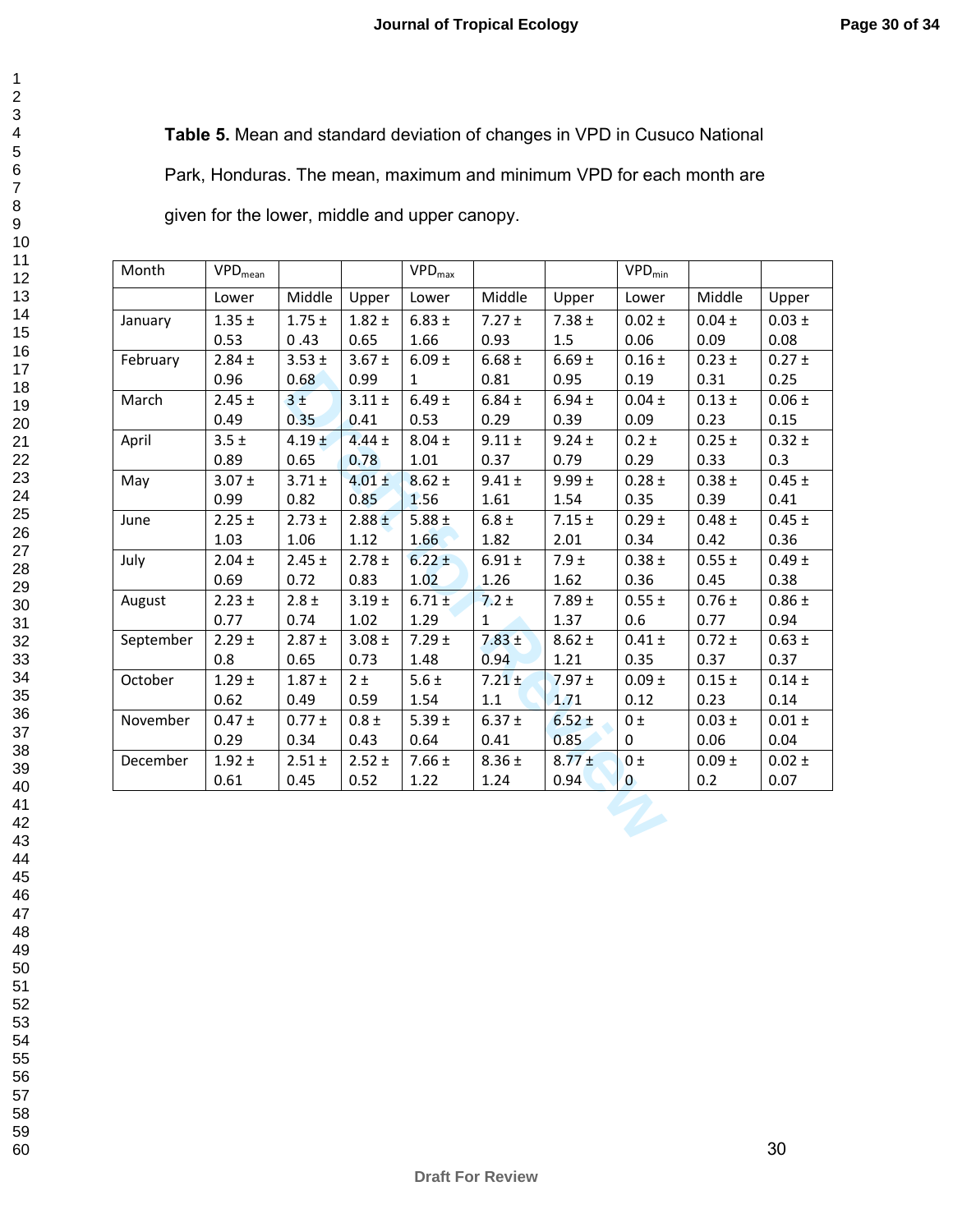$\mathbf{1}$ 

### $\overline{2}$

# LEGENDS TO FIGURES

cane risk areas (~5%-10%) include countries such<br>os Islands, Belize, Honduras and the Yucatan and<br>study site Cusuco National Park, indicated by a ci<br>sk area. Moreover, countries south of 10<sup>o</sup>N latitud<br>e risk probability **Figure 1.** Annual likelihood of hurricane activity per country, in the Caribbean. The north-east Bahamas and the coastal region in the Atlantic basin has the highest strike probability, followed by regions such as the Lesser Antilles through the British and U.S. Virgin Islands, southern Haiti, Puerto Rico, Dominican Republic, central Bahamas, the Cayman Islands and western Cuba. Moderate hurricane risk areas (~5%-10%) include countries such as Jamaica, Turks and Caicos Islands, Belize, Honduras and the Yucatan and western Gulf of Mexico. Our study site Cusuco National Park, indicated by a circle, lies within the moderate risk area. Moreover, countries south of 10°N latitude have an annual hurricane risk probability of < 1 %. Data were adapted from Pielke *et al.* (2003).

**Figure 2.** Boxplot of mean monthly VPD (kPa) between 2012 and 2013 at Cusuco National Park, Honduras. A linear model (LM) for each canopy position was computed and overlaid. The dashed line represents the modelled mean VPD values for the upper canopy position, the dotted line represents the middle canopy position and the solid line represents lower canopy position.

**Figure 3.** Violin plot of mean monthly VPD (kPa) for each canopy position and hurricane exposure site at Cusuco National Park, Honduras. The violin plot is a combination of a boxplot and a kernel density plot, which shows the spread and the probability density of the data. The hurricane exposure sites (EVSS  $1 =$  low impact; EVSS 5 = very high impact) are indicated by the grey boxes at the top of the figure. The black dot symbolizes the median.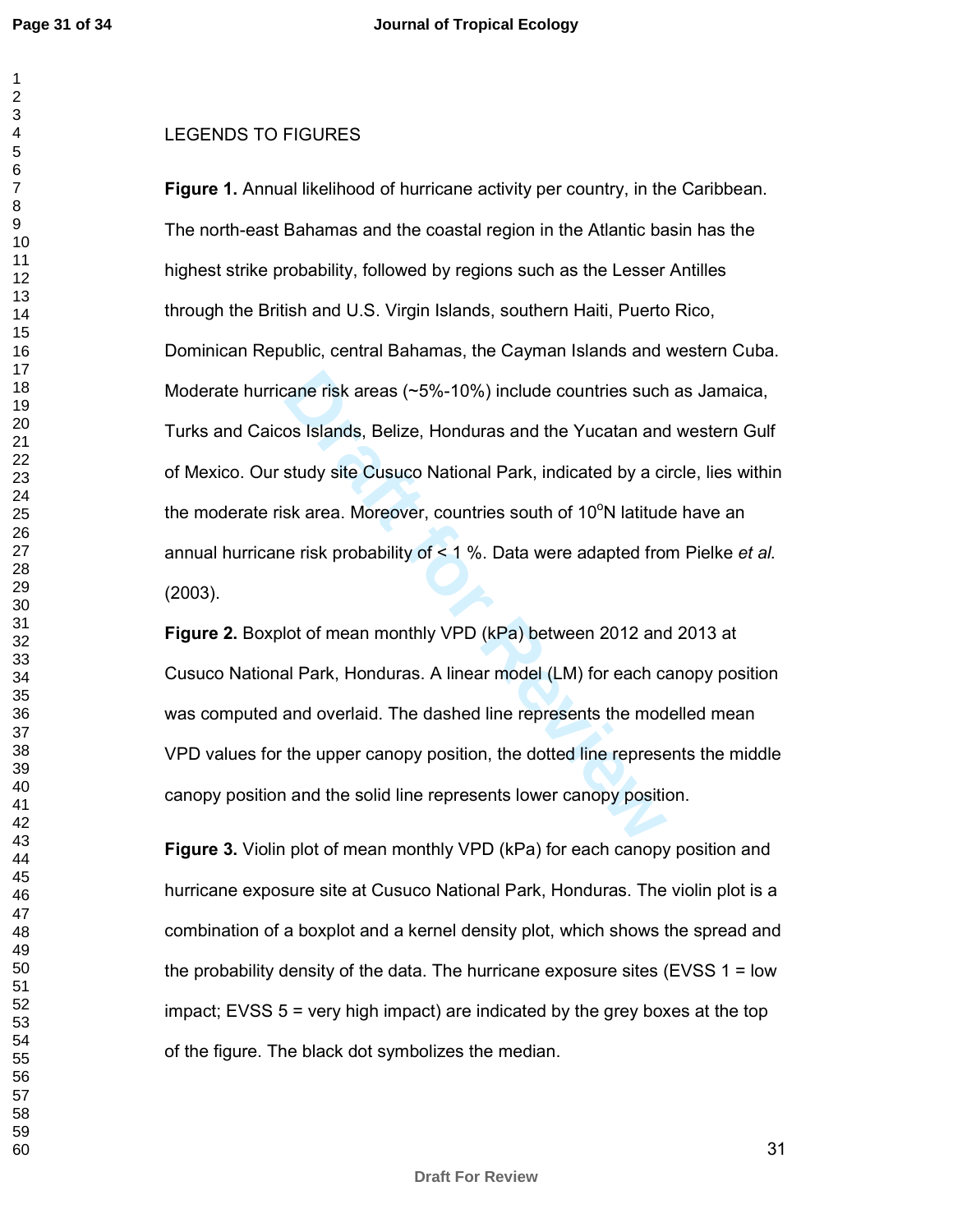

Annual likelihood of hurricane activity per country, in the Caribbean. The north-east Bahamas and the coastal region in the Atlantic basin has the highest strike probability, followed by regions such as the Lesser Antilles through the British and U.S. Virgin Islands, southern Haiti, Puerto Rico, Dominican Republic, central Bahamas, the Cayman Islands and western Cuba. Moderate hurricane risk areas (~5%-10%) include countries such as Jamaica, Turks and Caicos Islands, Belize, Honduras and the Yucatan and western Gulf of Mexico. Our study site Cusuco National Park, indicated by a circle, lies within the moderate risk area. Moreover, countries south of 10°N latitude have an annual hurricane risk probability of  $\lt 1$  %. Data were adapted from Pielke et al. (2003).

581x449mm (300 x 300 DPI)

 $\mathbf{1}$  $\overline{2}$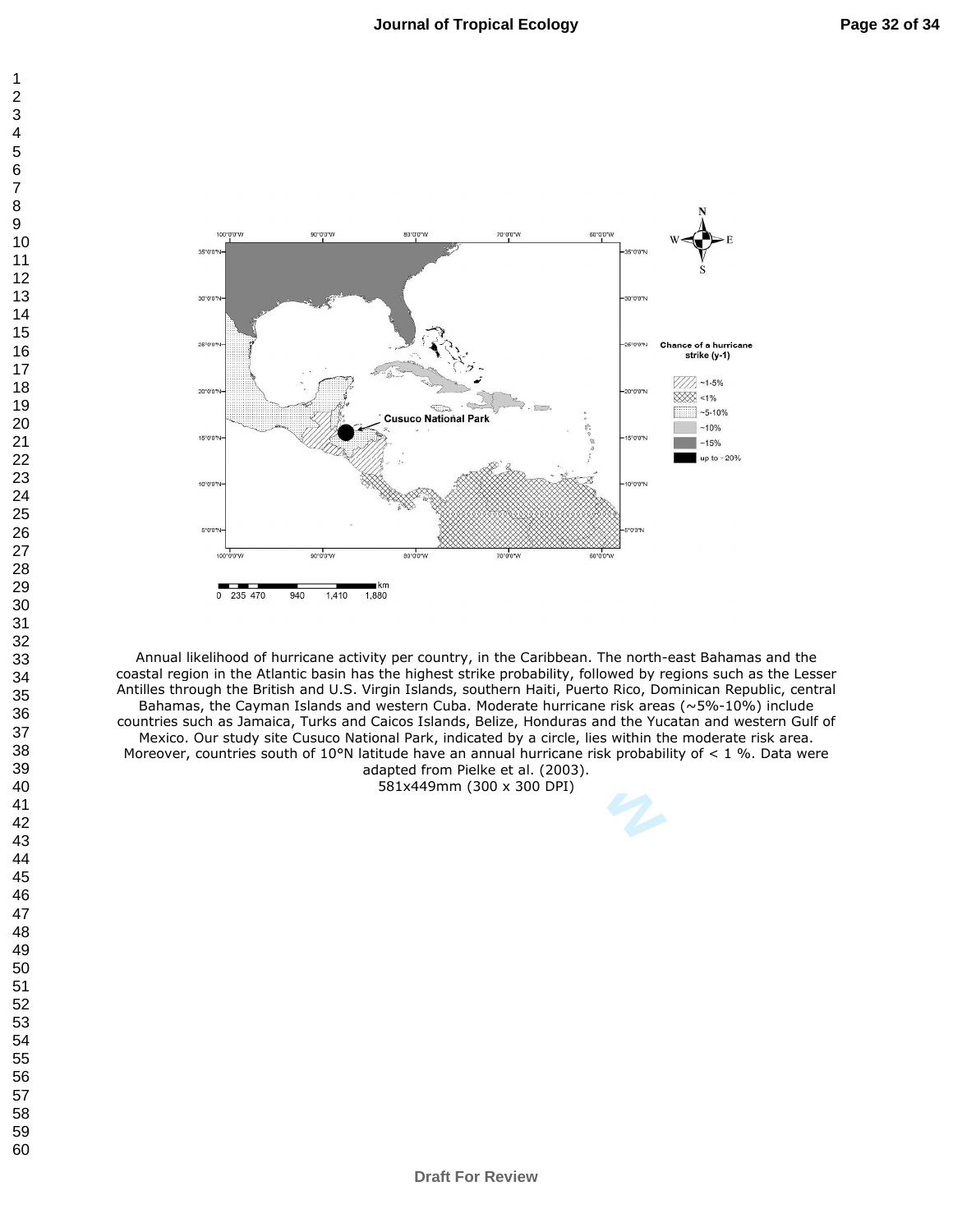$\mathbf{1}$  $\overline{2}$  $\overline{\mathbf{4}}$  $\overline{7}$ 



**Draft for Review of the COV**<br> **Draft for Allienty COV**<br> **Draft for Allient**  $\mu$  **COV**<br> **Draft for Allient** and overlaid. The dashed line represents the middle<br>
the solid line represents lower canopy position.<br> **Brackly** Boxplot of mean monthly VPD (kPa) between 2012 and 2013 at Cusuco National Park, Honduras. A linear model (LM) for each canopy position was computed and overlaid. The dashed line represents the modelled mean VPD values for the upper canopy position, the dotted line represents the middle canopy position and the solid line represents lower canopy position.

361x174mm (300 x 300 DPI)